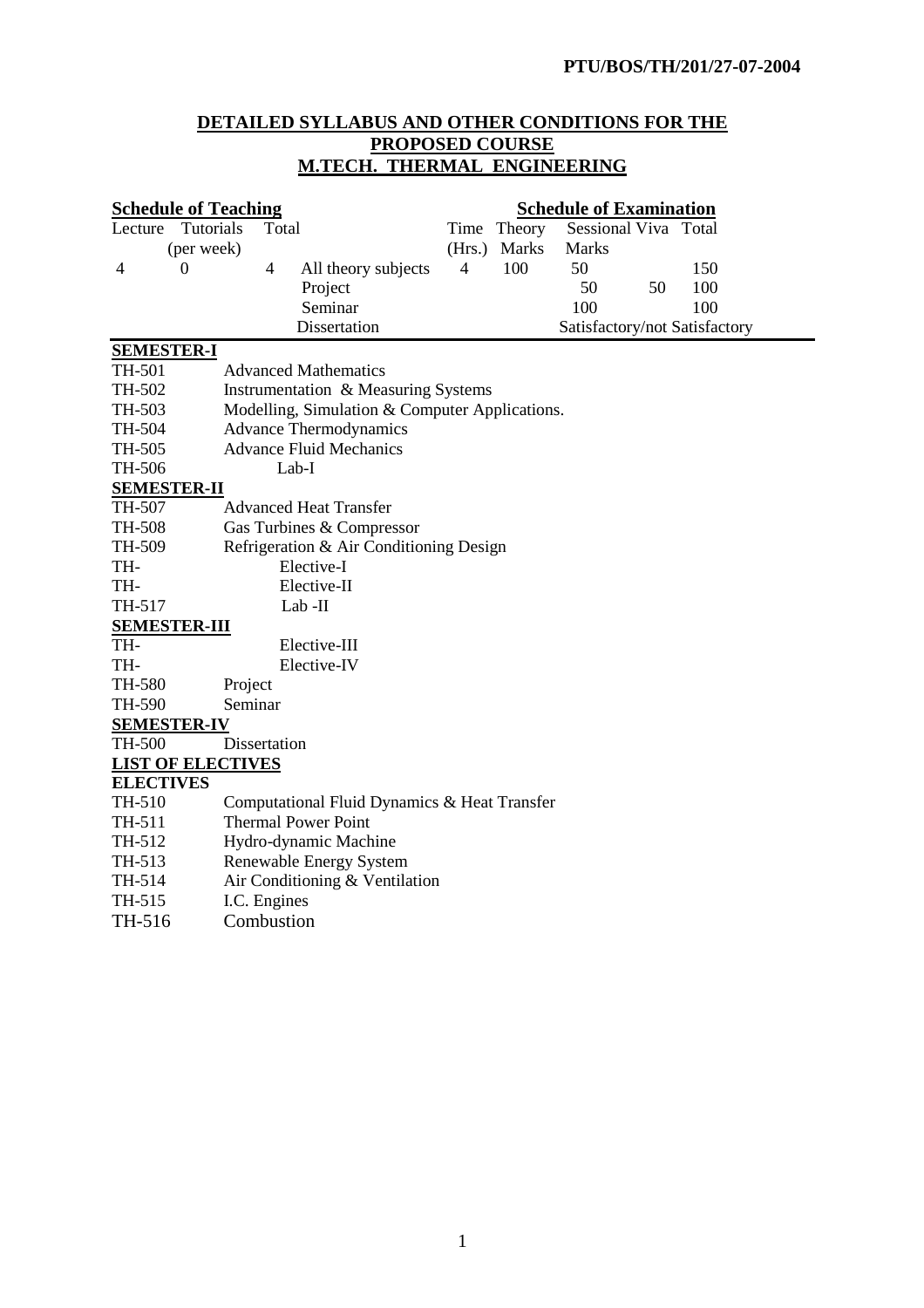| Course No. & Title   |              |        | <b>ENGINEERS</b> | TH-501 ADVANCED MATHEMATICS FOR |  |
|----------------------|--------------|--------|------------------|---------------------------------|--|
| <b>Semester</b>      | $\mathbf{r}$ | Autumn |                  |                                 |  |
| <b>Contact Hours</b> |              |        |                  |                                 |  |
|                      |              |        |                  |                                 |  |

# **1. Fourier Transforms**

Introduction, Fourier Intergral Theorem, Fourier Sine and Cosine Integral, Complex form of Fourier Integrals, Fourier Transforms, Inverse Fourier Transform, Properties, Modulation Theorem, Convolution Theorem for Fourier Transforms, Parseval's Identity, Fourier Transforms of derivative of functions, Relation between Fourier and Laplace transform.

# **2. Z – Transforms**

Introduction, Properties of Z – Transforms, Evaluation of inverse Z – Transforms.

# **3. Matrices And Linear System Of Equations**

Solution of linear simultaneous equations by Gaussian elimination and its modification, Crout's traingularization method, Iterative methods-Jacobins method, Gauss-Seidal method, Determination of Eigen values by iteration.

# **4. Conformal Mapping**

Conformal mapping, linear transformations, Bi-linear transformations, Schwarz's-Christoffel transformations.

# **5. Calculus of Variation**

Euler-Lagrange's differential equation, The Brachistochrone problems and other applications. Isoperi-metric problem, Hamilton's Principle and Lagrange's Equation. Rayleigh-Ritz method, Galerkin method.

#### **Books Recommended :**

- 1. Higher Engineering Mathematics by Dr. B.S. Grewal; Khanna Publishers
- 2. Fourier Series and Boundary Values Problems by Churchill; McGraw Hill.
- 3. Complex Variables & Applications by Churchill; McGraw Hill.
- 4. Calculus of Variations by elsgole; Addison Wesley.
- 5. Calculus of Variations by Galfand & Fomin; Prentice Hall.
- 6. The Use of Integral Transforms by I.N. Sneddon, Tata McGraw Hill.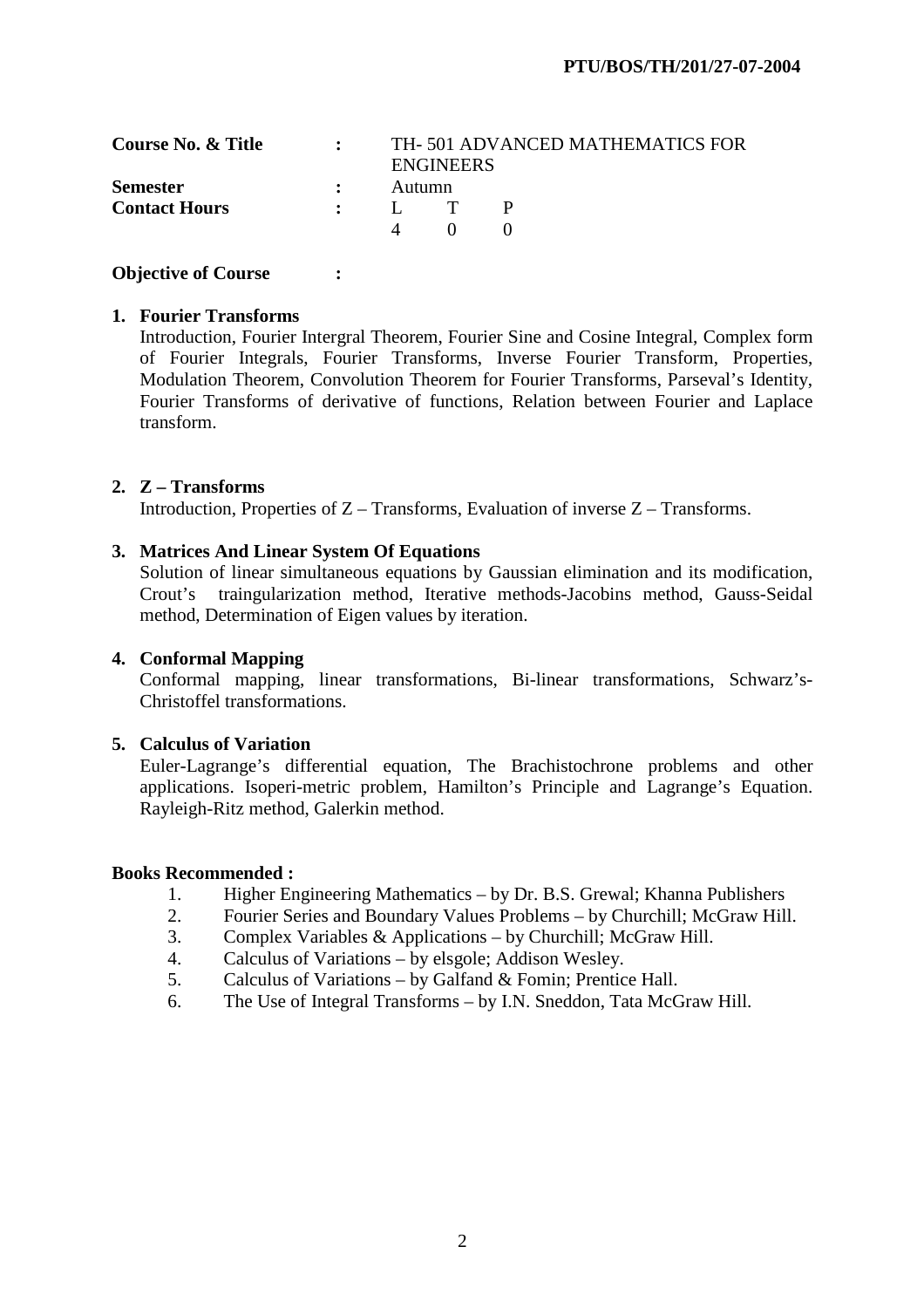| <b>Course No. &amp; Title</b> | $\bullet$ and $\bullet$ |                 | <b>SYSTEMS</b> | TH-502 INSTRUMENTATION AND MEASURING |
|-------------------------------|-------------------------|-----------------|----------------|--------------------------------------|
| <b>Semester</b>               | $\mathbf{L}$            | Autumn          |                |                                      |
| <b>Contact Hours</b>          |                         | $\cdot$ I. T. P |                |                                      |
|                               |                         |                 | $\mathbf{O}$   |                                      |

The Course is intended for the post graduate students of mechanical engineering disciplines to give them a thorough understanding of a measuring system, different transudation principles, error analysis, response etc. and various other issues related to instrumentation system.

# **Syllabus :**

## **Significance of Measurement and Instrumentation**

 Introduction; Generalized configuration and functional stages of measuring systems. The traducers and its environment; an overview; sensing process and physical laws.

 Types of measurement problems. Transducer classification, Characteristics of instruments, design and selection of components of a measuring system.

## **Dynamic Response of Instruments**

 Mathematical model of a measuring system, response of general form of instruments to various test inputs; time-domain and frequency domain analysis. Elementary transfer functions and Bode plots of general transfer functions.

## **Errors in Measurement and its Analysis**

 Causes and types of experimental errors; systematic and random errors. Uncertainty analysis; computation of overall uncertainty; estimation for design and selection for alternative test methods.

## **Transducers and Transudation Principles**

 Developments in sensors, detectors and transducer technology; displacement transducers; force, torque and motion sensors; piezoelectric transducers; capacitive type transducers; Strain gage transducers; accelerometers, pressure transducers based on elastic effect.

#### **Data Acquisition and Signal Processing**

 Systems for data acquisition and processing; modules and computerized data system; digitization rate; time and frequency domain representation of signals.

#### **Flow Measurement**

 Flow visualization, shadowgraph; schlieren and interferometer techniques; Pitot static tubes; hot wire anemometers; Laser Doppler velometer; flow measurements using coriolis effect.

# Temperature and Heat Flux Measurement

 Thermoelectric sensors; electric resistance sensors; thermistors; radiations pyrometers; Temperature measuring problems in flowing fluids, dynamic compensation.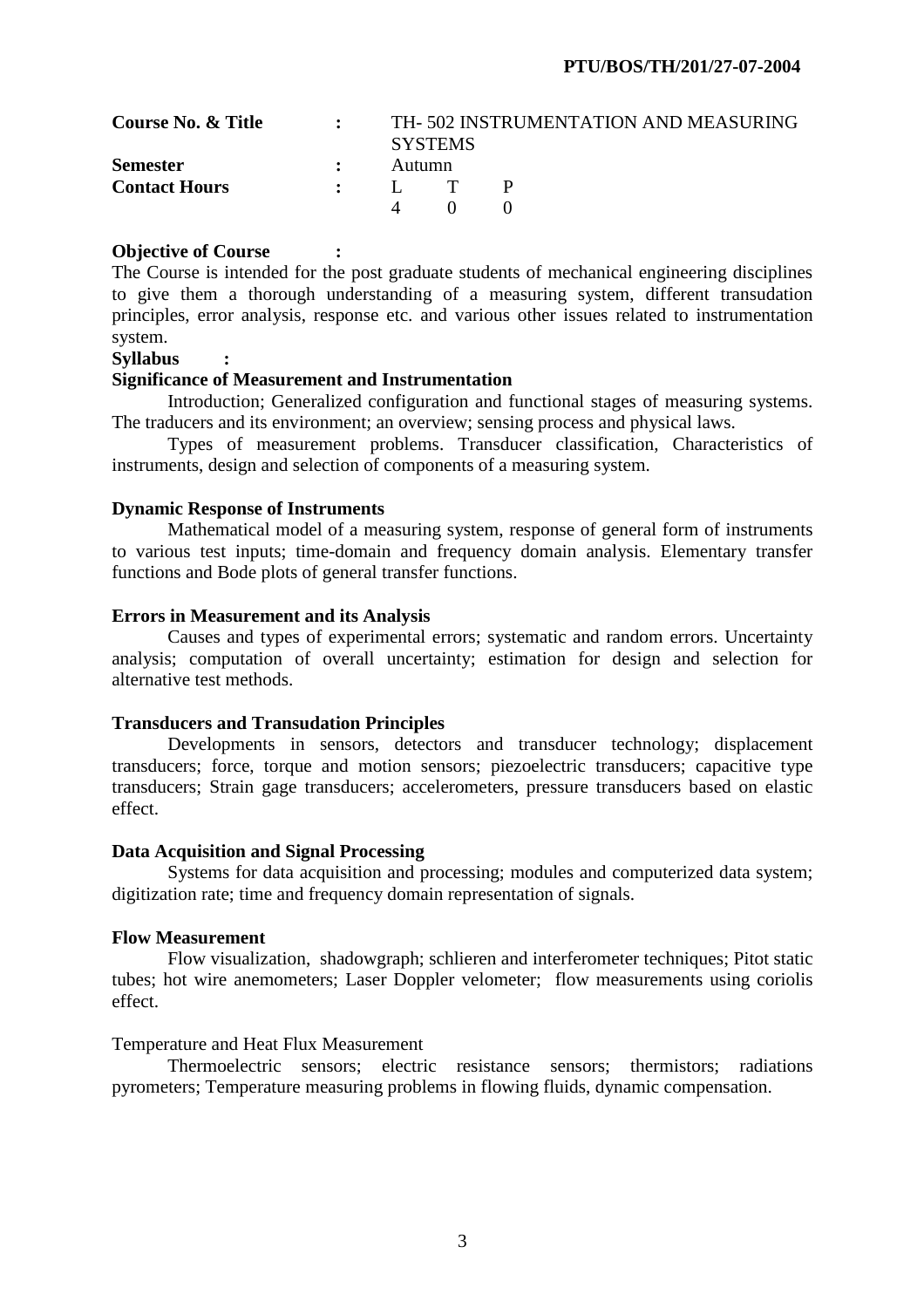# **List of Recommended Books**

- 1. Measurement & Instrumentation A. K. Shawney
- And Design
- Electronic Design
- 
- (Fifth Edition)<br>5. Measurements in Heat Transfer
- 
- 2. Measurements System Application Doeblin McGraw Hill 3. Transducers in Mechanical and Harry L. Trietly Marcel Dekker 4. Mechanical Measurements Beckwith, Marangoni Addision Wesely Eckert and Goldstein McGraw Hill 6. Fluid Mechanics Measurement Goldstein Hemisphere

# **Laboratory Outline :**

Exposure and demonstration of measuring equipments such as

- (1) Oscilloscopes, recorders, Indicators and signal conditioners.
- (2) Laboratory experiments are on the measurement of strain.
- (3) Temperature
- (4) Flow
- (5) displacement
- (6) velocity and acceleration; dynamic response and analysis.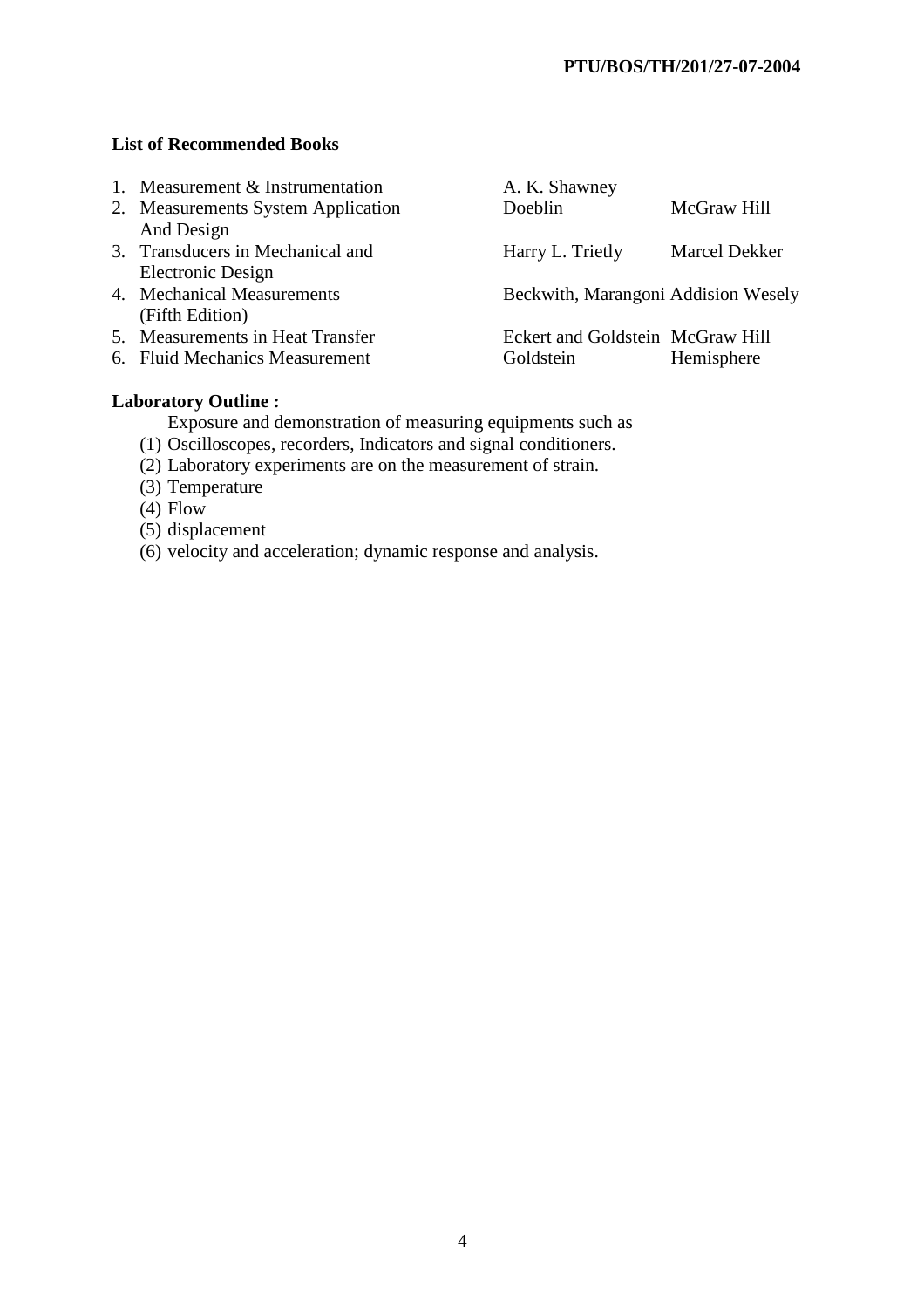| Course No. & Title   |                |        | <b>COMPUTER APPLICATIONS</b> | TH-503 MODELLING, SIMULATION | AND |
|----------------------|----------------|--------|------------------------------|------------------------------|-----|
| <b>Semester</b>      | $\ddot{\cdot}$ | Autumn |                              |                              |     |
| <b>Contact Hours</b> |                |        |                              |                              |     |
|                      |                |        |                              |                              |     |

#### **Objective**

 To cover concepts, techniques and tools for modeling and simulation of systems and environments through the use of computers.

#### **Syllabus**

#### **Physical Modelling**

 Concept of system and environment, Continuous and discrete system, linear and nonlinear systems, stochastic activities, static and dynamic models, principles used in modeling

# **System Simulation**

 Technique of simulation, Monte Carlo method, experimental nature of simulation, numerical computation techniques, continuous system models, analog and hybrid simulation, feedback systems

#### **System Dynamics**

Growth and decay models, logistic curves, system dynamics diagrams.

#### **Probability Concepts in Simulation**

 Stochastic variables, discrete and continuous probability functions, random numbers, rejection method.

#### **Simulation of Flow and Thermal Systems**

 Laminar and turbulent flow modeling, simulation of conduction, convection and radiation problems

## **Simulation of Manufacturing Systems**

Simulation of job shop model with material handling, flexible manufacturing system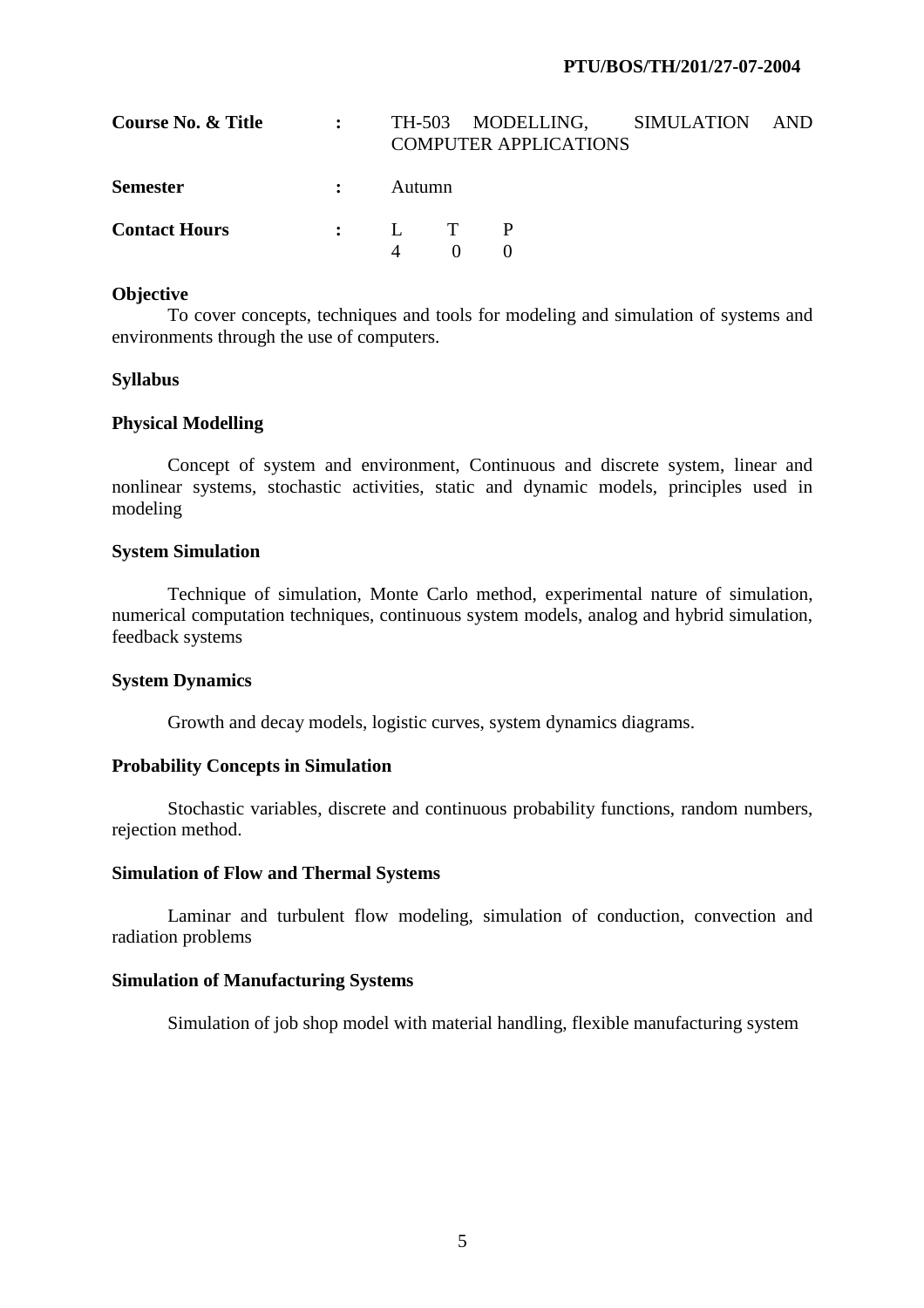# **Suggested books**

| 1. | <b>System Simulation</b>                   | Geoffrey Gordon    | Prentice-Hall          |
|----|--------------------------------------------|--------------------|------------------------|
| 2. | <b>System Simulation</b>                   | Robert E. Shannon  | Prentice – Hall        |
|    | The Art and Science                        |                    |                        |
| 3. | System Modelling and                       | J. Schwarzenbach   | <b>Edward Arnold</b>   |
|    | Control                                    | and K. F. Gill     |                        |
| 4. | Modelling and Analysis                     | Charles M. Close & | <b>Houghton Miffin</b> |
|    | Of Dynamic Systems                         | Dean K. Frederick  |                        |
| 5. | Simulation of Manufacturing Allan Carrie   |                    | John Wiley & Sons      |
| 6. | Computational Heat Transfer Y. Jaluria and |                    | Hemisphere Publishing  |
|    |                                            | K. E. Torrance     |                        |
|    | <b>System Simulation</b>                   | Dr. D. S. Hira     |                        |
|    |                                            |                    |                        |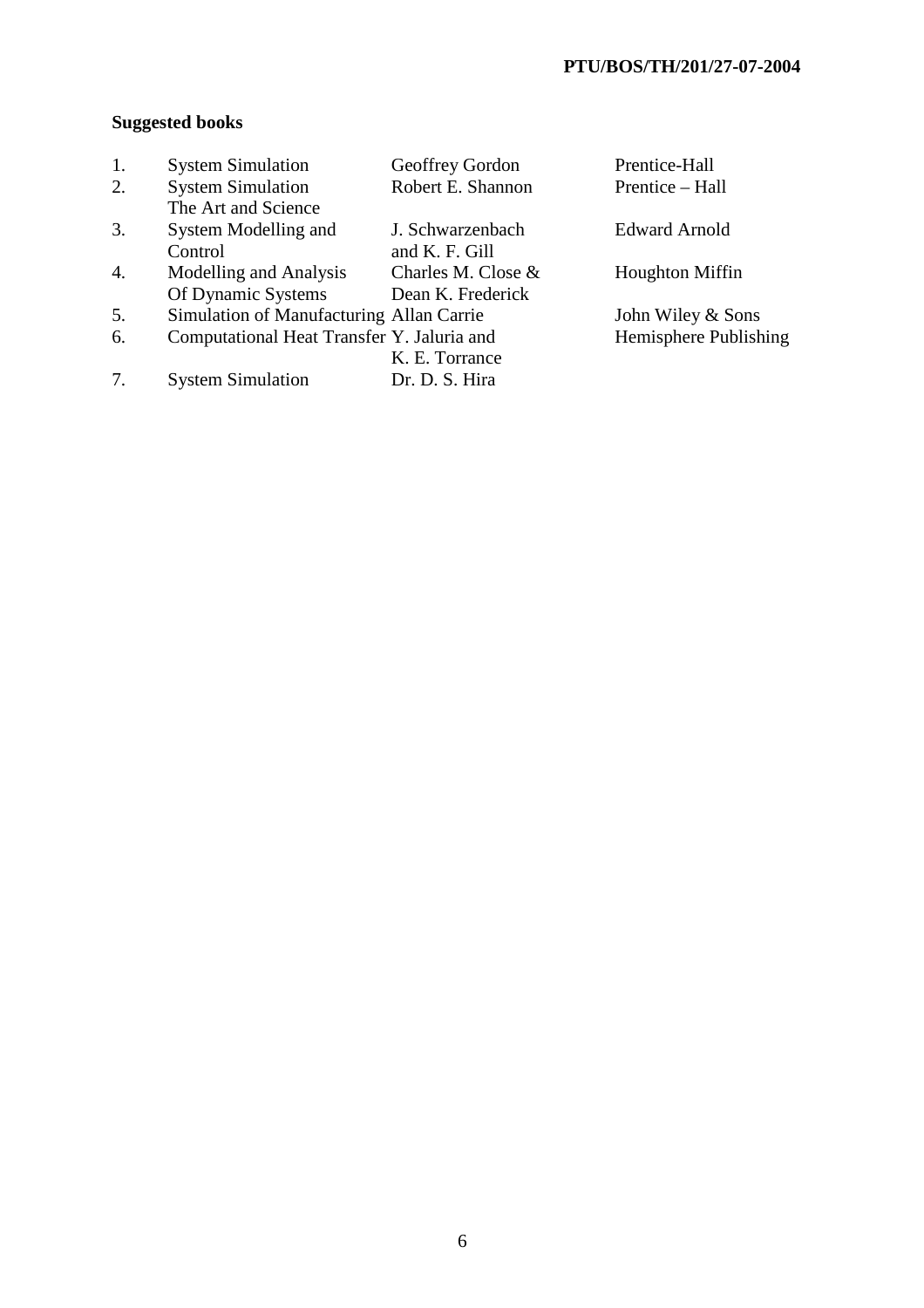# **PTU/BOS/TH/201/27-07-2004**

| Course No. & Title   | $\mathbf{r}$                  | TH-504 ADVANCED THERMODYNAMICS |
|----------------------|-------------------------------|--------------------------------|
| <b>Semester</b>      | $\mathbf{r}$                  | Autumn                         |
| <b>Contact Hours</b> | $\mathbf{R}$ and $\mathbf{R}$ | L T P                          |

## **Objective of Course : :**

 Provides advanced treatment of classical thermodynamics including chemical equilibrium of thermodynamic systems thus enhancing analytical capability in this field.

#### **Syllabus :**

## **Review**

Review of basic laws of thermodynamics and their consequences.

## **Availability**

 Available and unavailable energy, availability of the closed system and steady flow stream; irreversibility; effectiveness, second law analysis of power plant and refrigeration cycles.

## **Real Gases and Mixtures**

 Deviation of real gas behavior from ideal gas, equations of state; generalized compressibility chart; property deviations for real gases.

Dalton's law; pseudo-critical temperature and pressure; Kay's rule.

# **Chemical Equilibrium and the Third Law**

 Chemical potential; phase equilibrium; phase rule without chemical reaction; chemical potential of ideal gases; fugacity, evaluation of fugacity of mixtures; fugacity of solids and liquids; ideal solutions, Rault's and Henry's laws; equilibrium constants; third law; ∆ W, ∆G and ∆S of reaction, reaction; reversible cell; Gibbs-Helmholtz equation.

# **Kinetic Theory of Gases**

 Equation of state of an ideal gas; distribution of modecular velocities; energy distribution function; principle of equipartition of energy; classical theory of specific heat capacity; mean free path, distribution of free paths; coefficient of viscosity; thermal conductivity; mass diffusivity.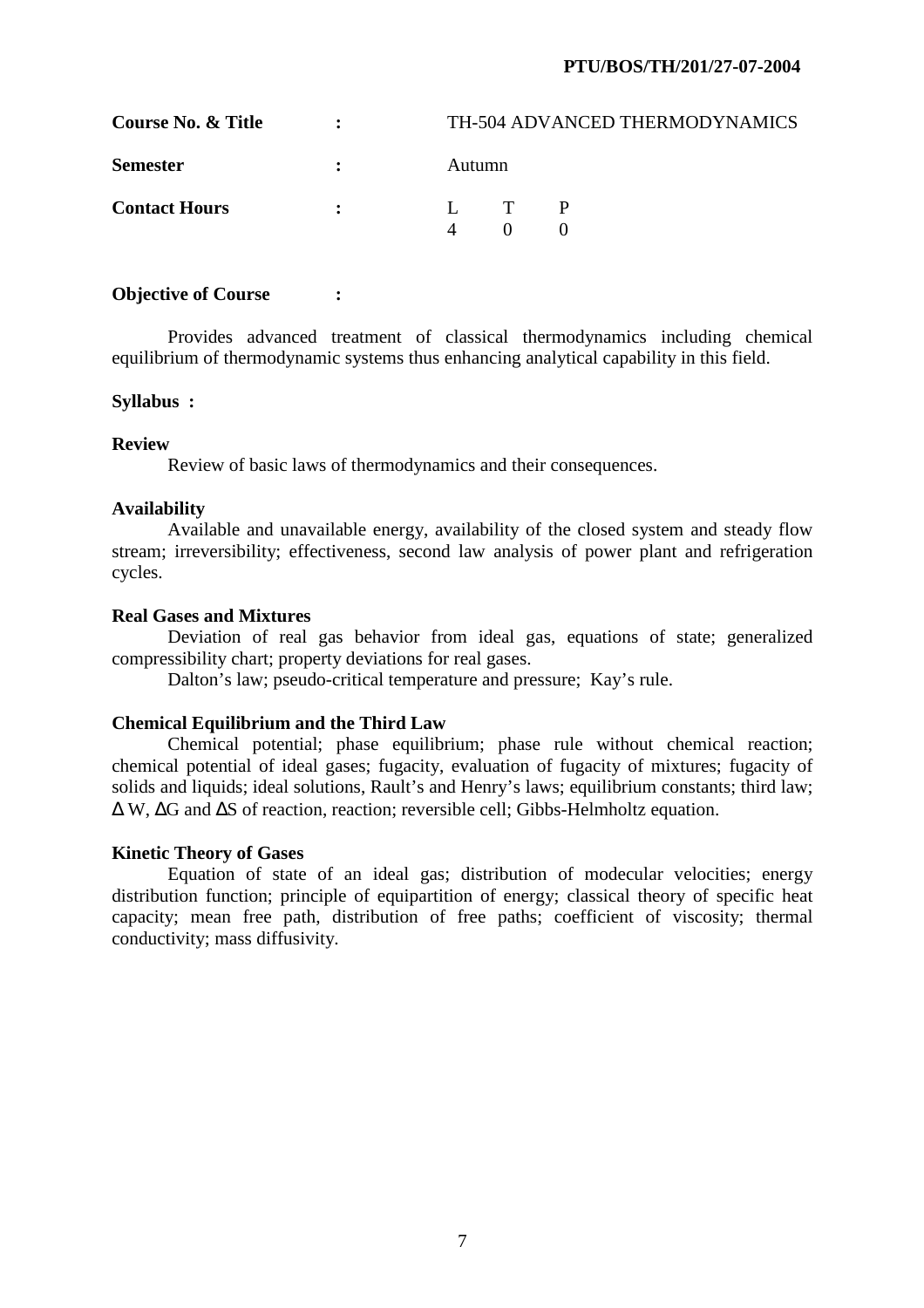# List of Recommended Books :

| $\mathbf{1}$   | <b>Advanced Thermodynamics Wark</b> |                     | McGraw Hill           |
|----------------|-------------------------------------|---------------------|-----------------------|
|                | For Engineers                       |                     |                       |
| 2              | <b>Advanced Engineering</b>         | Bejan A.            | John Wiley $\&$ sons  |
|                | Thermodynamics                      |                     |                       |
| 3              | Thermodynamics: Kinetic             | <b>Sears</b>        | <b>Addison Wesley</b> |
|                | Theory of Gass and                  |                     |                       |
|                | <b>Statistical Mechanics</b>        |                     |                       |
| $\overline{4}$ | <b>Advanced Engineering</b>         | Benson              | Pergamon Press        |
|                | Thermodynamics                      |                     |                       |
| 5              | Introduction to Thermo              | Sonntag & Van Wylen | John Wiley            |
|                | dynamics : Chassical $\&$           |                     |                       |
|                | Statistical                         |                     |                       |
| 6              | <b>Basic Thermodynamics</b>         | Moran & Shapiro     |                       |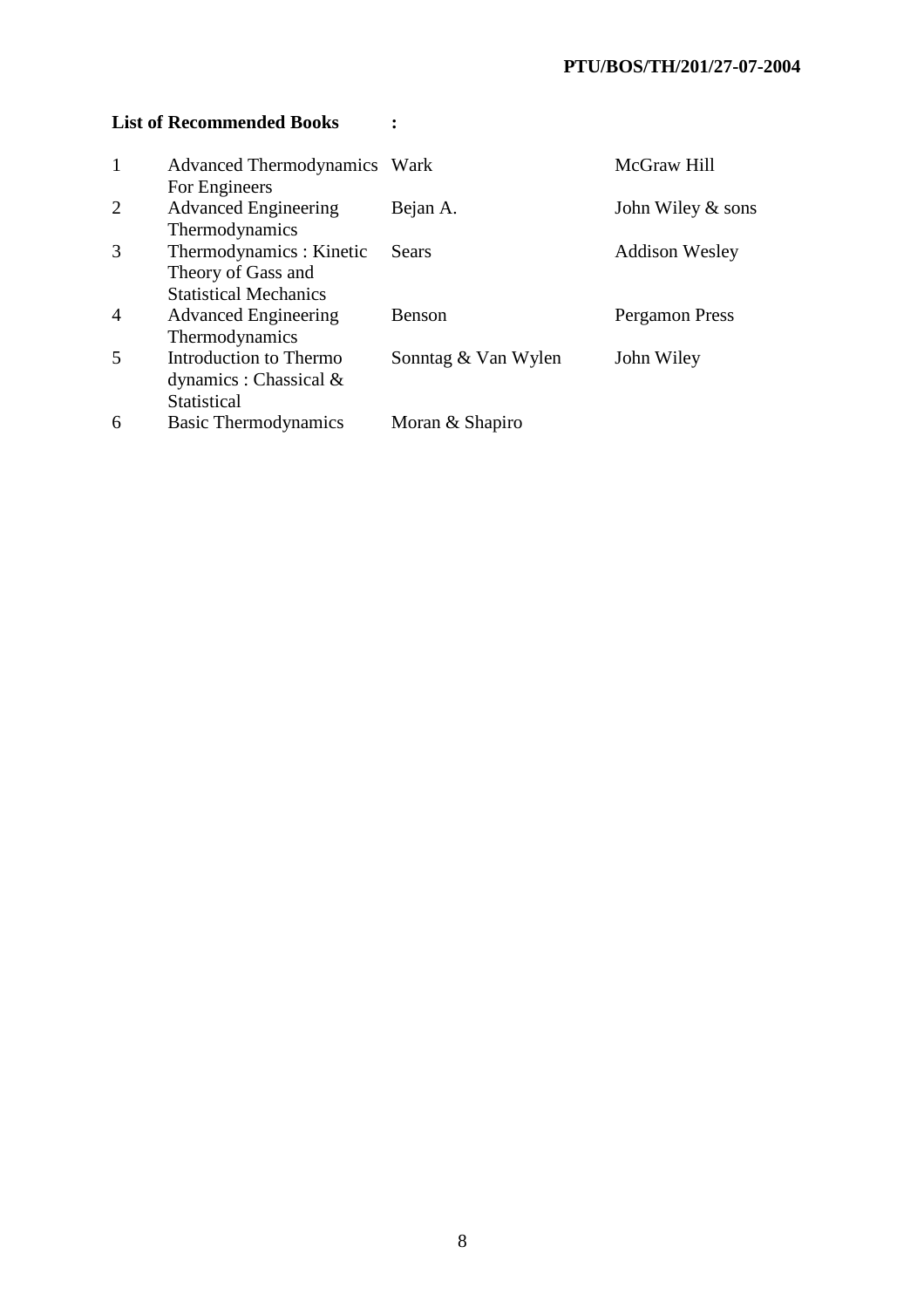| Course No. & Title   |              |                  |  | $\cdot$ TH $-505$ ADVANCED FLUID MECHANICS |
|----------------------|--------------|------------------|--|--------------------------------------------|
| <b>Semester</b>      | $\mathbf{r}$ | Autumn           |  |                                            |
| <b>Contact Hours</b> |              | $\vdots$ $L$ T P |  |                                            |

 This course is designed to provide advanced analytical tools for analysis of fluid flow and design of flow systems.

# **Syllabus :**

# **Basic Equations**

 Deformation and the rate of strain; the deformation tensor; skew-symmetry of the deformation tensor; symmetry of the stress tensor; polar and non-polar fluids; stokesian and Newtonian fluids.

 Derivation of the general differential equations of continuity, momentum and energy in vector form; Euler and Navier-Stokes equations, integration of the momentum equation; the generalized Bernoulli's equation.

## **Two-Dimensional Irrotational Flow**

 Two dimensional flow in rectangular and polar coordinates; continuity equation and the stream function; irrotationality and the velocity potential function; vorticity and circulation; plane potential flow and the complex potential function.

 Sources, sinks, doublets and vortices; superposition of uniform stream with above; flow around corners; Rankine ovals; flow around circular cylinders with the without circulation; pressure distribution on the surface of these bodies.

 Elements of two-dimensional aerofoils theory; Joukowski transformation; circular arc, symmetrical aerofoil theory; Joukowski aerofoils; Joukowski hypothesis; lift and moment.

#### **Three-Dimensional Irrotational Flow**

 Irrotionality and the velocity potential function; symmetric flows and the Stokes stream function; sources, sinks.

# **Vortex Motion**

 Definitions; vortex lines, surfaces and tubes; vorticity, circulation; Kelvin's circulation theorem; Helmholtz's vorticity theorems; the convection and diffusion of vorticity.

# **Viscous Flow**

 Exact solution; plane Poiselle and Couette flows; Hagen-Poiselle flow through pipes. Flows with very small Reynolds number;

 Flows with very large Reynolds number; elements of two dimensional boundary layer theory; displacement thickness and momentum thickness, skin friction; Blassius solution for boundary layer on a flat plate without pressure gradient; the Karman-Polhausen integral method for obtaining approximate solutions.

Drag on bodies; form drag and skin friction drag profile drag and its measurement.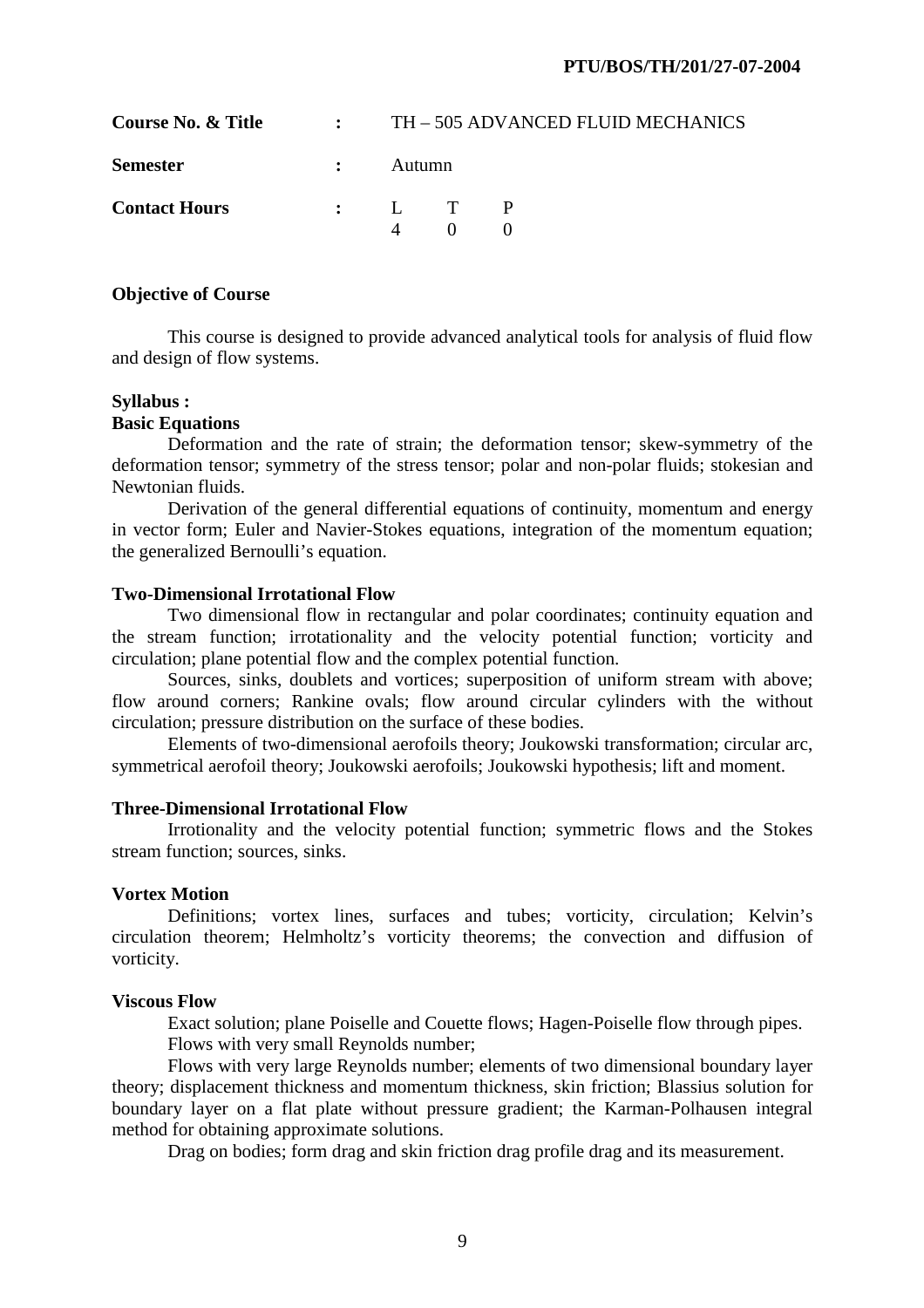# **List of Recommended Books :**

| 1              | The Phenomena of Fluid                        | <b>Brodkey</b>    | <b>Addition Wesley</b> |
|----------------|-----------------------------------------------|-------------------|------------------------|
|                | Motion                                        |                   |                        |
| $\overline{2}$ | <b>Foundation of Fluid</b>                    | Yuan              | <b>Prentice Hall</b>   |
|                | <b>Mechanics</b>                              |                   |                        |
| 3              | Advanced Fluid Mechanics Raudkiri & Callander |                   | <b>Edward Ronald</b>   |
| 4              | Fundamentals of Mechanics Currie              |                   | McGraw Hill            |
|                | of Fluids                                     |                   |                        |
| 5              | <b>Fluid Mechanics</b>                        | Landau & Lifshitz | <b>Addition Wesley</b> |
| 6              | Fluid Mechanics &                             | Som & Biswas      | Tata McGraw            |
|                | <b>Hyde antic Machinery</b>                   |                   |                        |

# **TH--506 Lab-I**

Max. Marks: 100 Time Allowed: 2hrs

One lab /field/industrial oriented project /problem will be allocated to each student related to the subjects related to the subjects taught in 1<sup>st</sup> semester.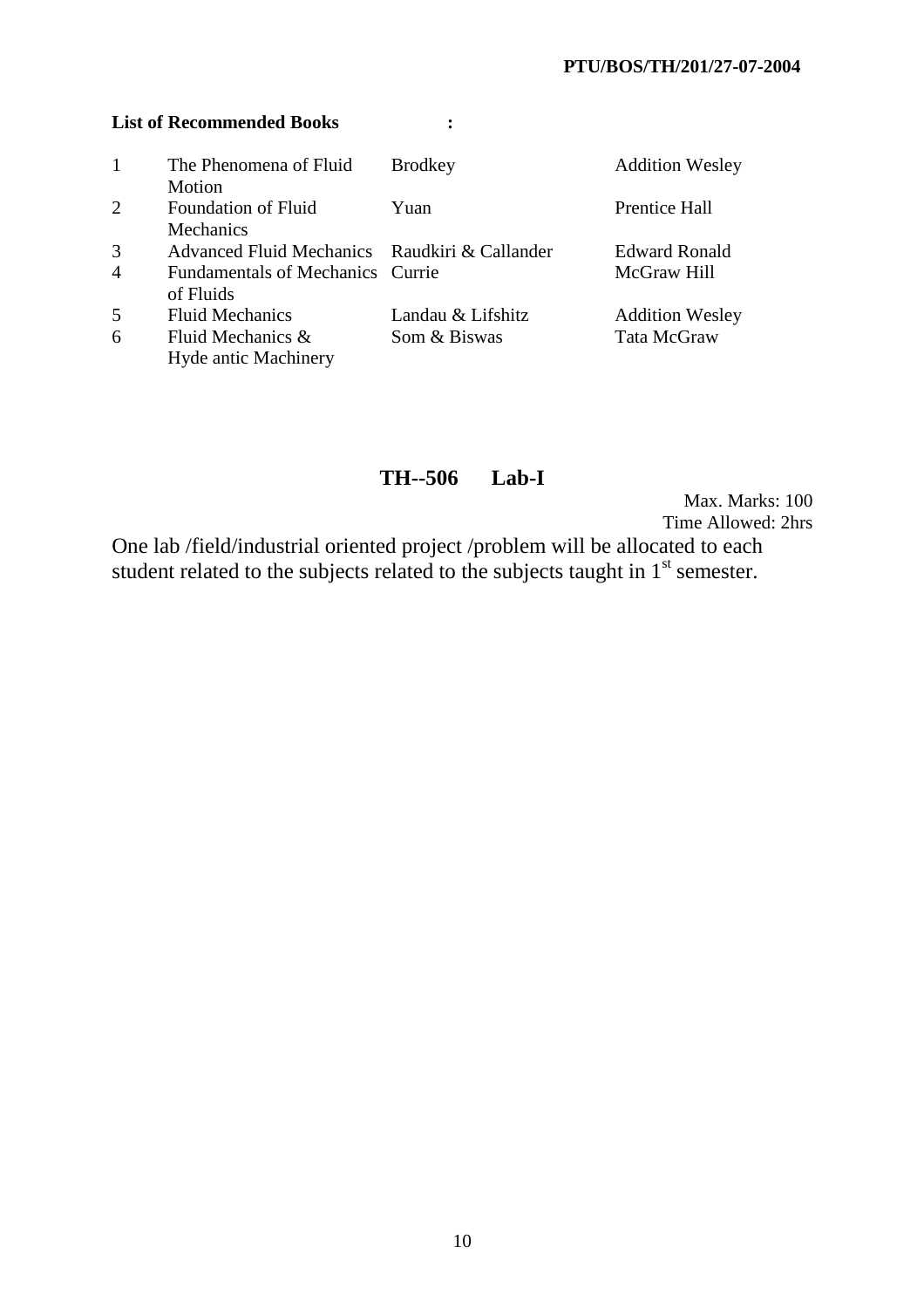| Course No. & Title   | $\mathbf{r}$  |                  | TH - 507 ADVANCED HEAT TRANSFER |  |  |  |
|----------------------|---------------|------------------|---------------------------------|--|--|--|
| <b>Semester</b>      | $\mathcal{L}$ | Spring           |                                 |  |  |  |
| <b>Contact Hours</b> |               | $\vdots$ $L$ T P |                                 |  |  |  |

 It provides the knowledge of advanced techniques for analysis of heat transfer processes in thermal systems.

#### **Syllabus :**

#### **Review**

Review of the basic laws of conduction, radiation and convection.

#### **Conduction**

 One dimensional steady state conduction with variable thermal conductivity and with internal distributed heat source; local heat source in non-adiabatic plate;

 Extended surfaces-review; optimum fin of rectangular profile; straight fins of triangular and parabolic profiles; optimum profile; cirucumferential fin of rectangular profile; spines; design considerations.

 Two dimensional steady state conduction; semi-infinite and finite flat plates; temperature field in finite cylinders and in infinite semi-cylinders;

 Unsteady state conduction; sudden changes in the surface temperatures of infinite plate, cylinders and spheres; solutions using Groeber's and Heisler's charts for plates, cylinders and spheres suddenly immersed in fluids.

#### **Radiation**

 Review of radiation principles; diffuse surfaces and the Lambert's Cosine law. Radiation through non-absorbing media; Hottel's method of successive reflections;

 Radiation through absorbing media; logarithmic decrement of radiation; apparent absorptivity of simple shaped gas bodies; net heat exchange between surfaces separated by absorbing medium; radiation of luminous gas flames.

#### **Convection**

 Heat transfer in laminar flow; free convection between parallel plates; forced internal flow through circular tubes; fully developed flow; velocity and thermal entry lengths; solutions with constant wall temperature and with constant heat flux; forced external flow over a flat plate; the two dimensional velocity and temperature boundary layer equations; Karman Pohlhousen approximate integral method.

 Heat transfer in turbulent flow; eddy heat diffusivity; Reynold's analogy between skin friction and heat transfer; von Karman; turbulent flow through circular tubes.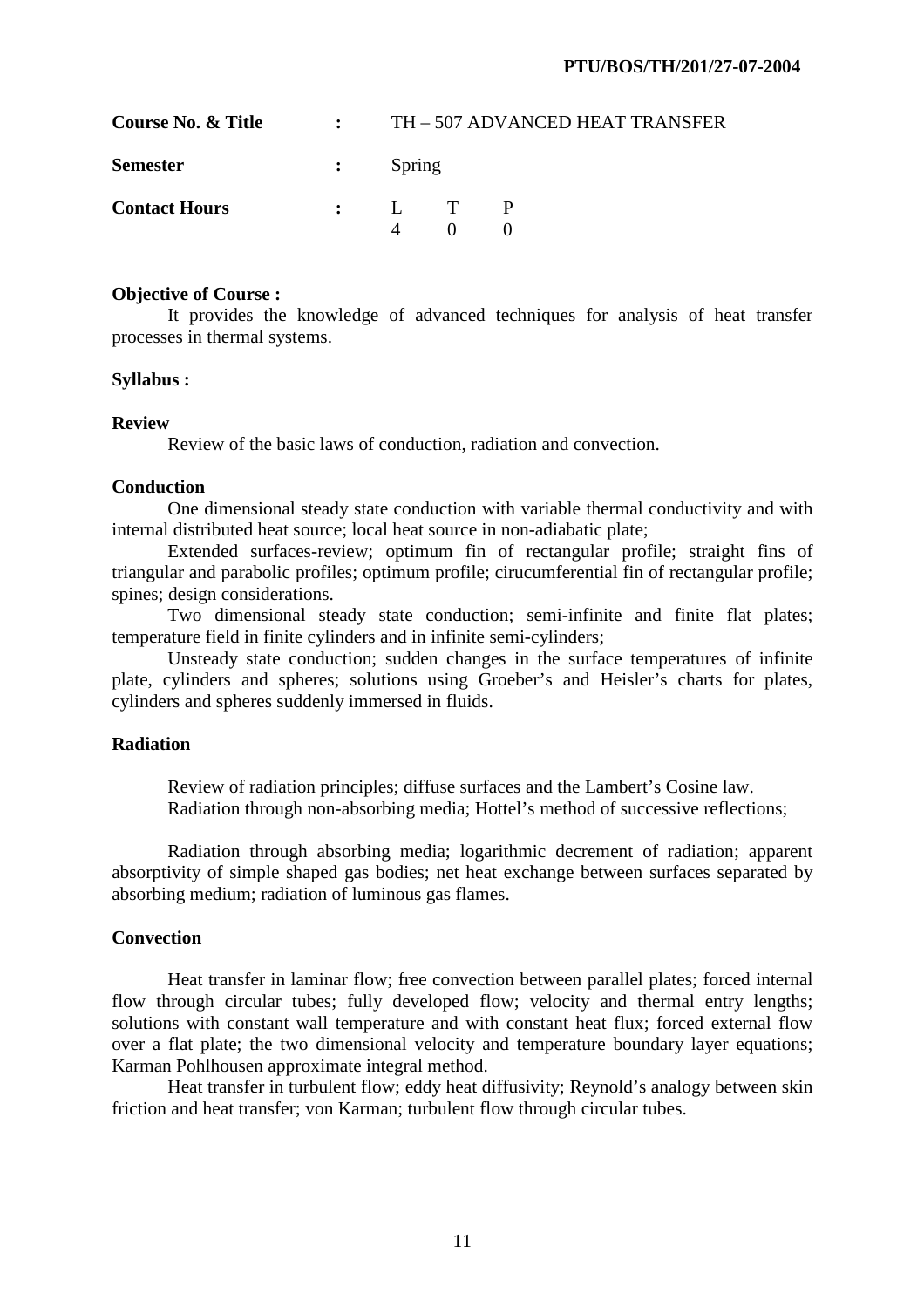# **PTU/BOS/TH/201/27-07-2004**

# **List of Recommended Books :**

| $\mathbf{1}$   | Analysis of Heat and Mass<br>Transfer | <b>Eckert and Drake</b> | McGraw Hill           |
|----------------|---------------------------------------|-------------------------|-----------------------|
| 2              | <b>Fundamentals of Heat</b>           | Grober, Erk and         | Mc Graw Hill          |
|                | Transfer                              | Grigull                 |                       |
| 3              | <b>Conduction Heat</b>                | Schneider               | <b>Addison Wesley</b> |
|                | Transfer                              |                         |                       |
| $\overline{4}$ | <b>Thermal Radiation</b>              | Siegel and Howell       | McGraw Hill           |
| 5 <sup>5</sup> | Heat, Mass and                        | Rohsenow and Choi       | Prentice Hall         |
|                | Momentum transfer                     |                         |                       |
| 6              | <b>Fundamentals of Heat Transfer</b>  | Encropera               |                       |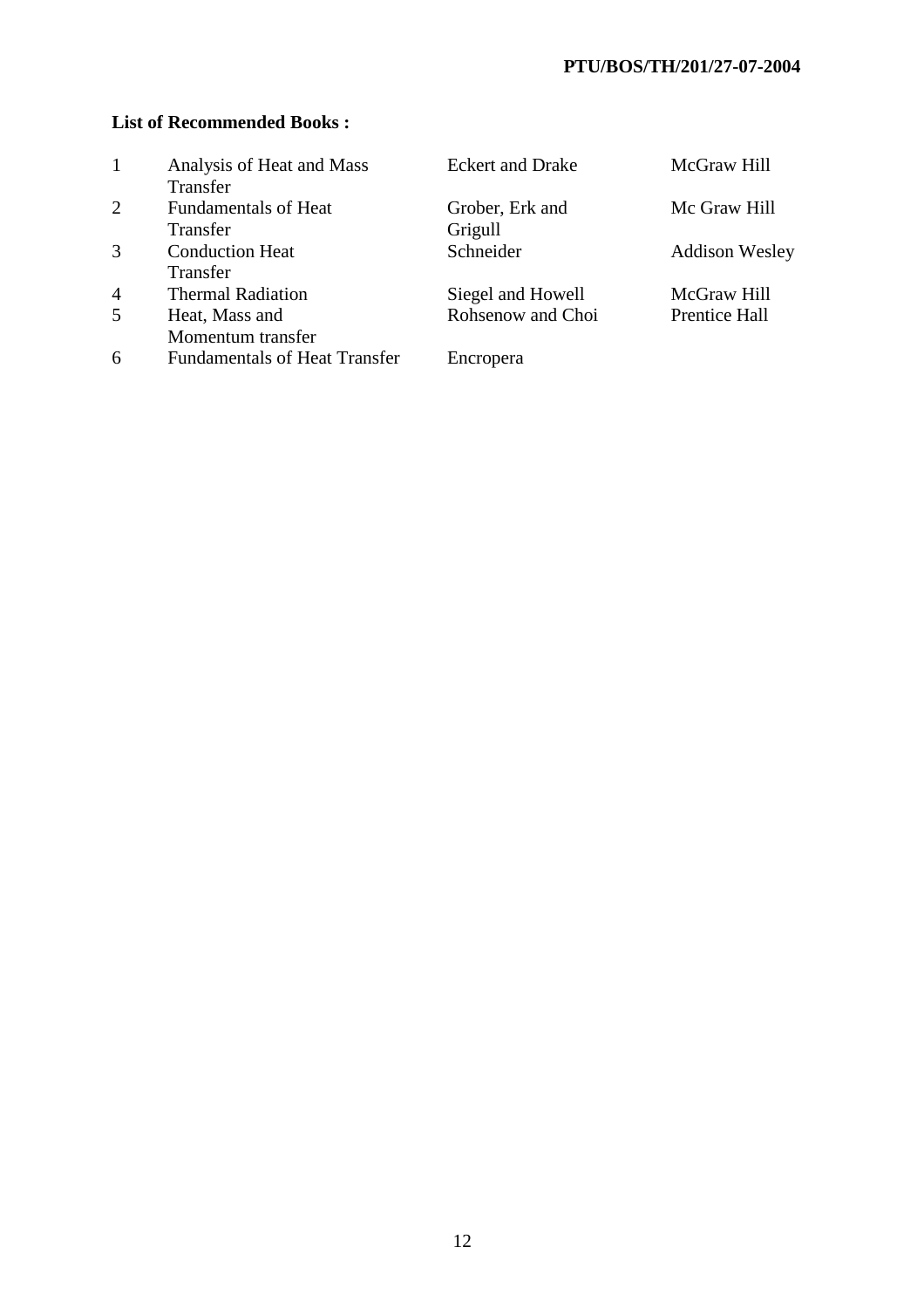| <b>Course No. &amp; Title</b> | $\mathbf{r}$ |                                           | TH-508 GAS TURBINES AND COMPRESSORS |
|-------------------------------|--------------|-------------------------------------------|-------------------------------------|
| <b>Semester</b>               |              | $\mathbf{S}$ $\mathbf{P}_{\text{string}}$ |                                     |
| <b>Contact Hours</b>          |              | $\mathbf{P}$ . I. T. P                    |                                     |

# **Objective of the Course :**

 It is intended to give a thorough understanding of gas turbines, compressors, gas turbine cycles, energy and fluid flow dynamics and power plants based on gas turbines.

# **Syllabus**

# **Introduction :**

Development, classification and field of application of gas turbines.

## **Gas Turbine Cycle :**

Ideal and actual cycles; multi-stage compression; reheating, regeneration, combined and cogeneration.

## **Energy Transfer and Fluid Flow Characteristics :**

Energy transfer between fluid and rotor; axi-symmetric flow in compressors and gas turbines.

### **Centrifugal Compressors :**

Principles of operation; compressor losses; adiabatic efficiency; slip factor; pressure coefficient; power unit; design consideration for impeller and diffuser systems; performance characteristics.

#### **Axial Flow Compressors :**

Elementary theory; vortex theory; degree of reaction; simple design; elementary air-foil theory; isolated airfoil and cascade theory; three dimensional flow; stages; stage efficiency and overall efficiency; performance characteristics.

#### **Turbines :**

Axial flow and radial flow turbines; impulse and reaction turbines; fundamental relations and velocity triangles; elementary vortex theory; limiting factors in turbine design; application of airfoil theory to the study of flow through turbine blades; aerodynamic and thermodynamic design considerations; blade materials; blade attachments and blade cooling.

# **Gas Turbine Power Plants :**

Fuel and fuel feed systems; combustion systems-design considerations and flame stabilization; regenerator types and design; gas turbine power; plant performance and matching; applications.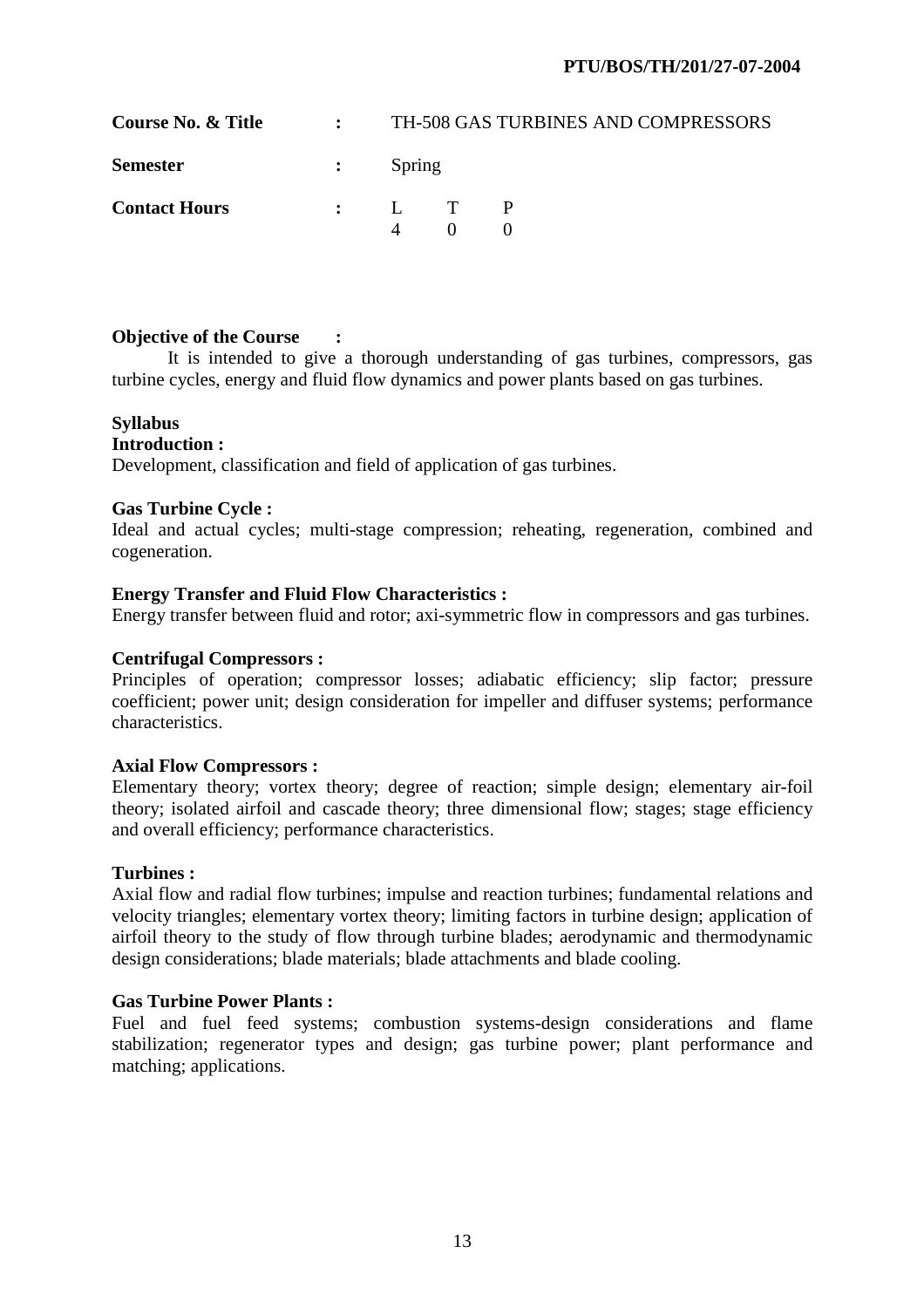# **List of Recommended Books :**

| 1. | Gas Turbine Theory                      | Cohen & Rogers | Longman       |
|----|-----------------------------------------|----------------|---------------|
| 2. | Theory & Design of Gas                  | Vincent        | McGraw        |
|    | Turbine and Jet Engines                 |                |               |
| 3. | Gas Turbine Principles and Practice Cox |                | <b>Newnes</b> |
| 4. | Introduction to the Gas Turbine         | Shepherd       | Constabl      |
| 5. | Jet Propulsion and Gas Turbine          | Zucrow         | John Wi       |

Longman McGraw Hill

Constable<br>John Wiley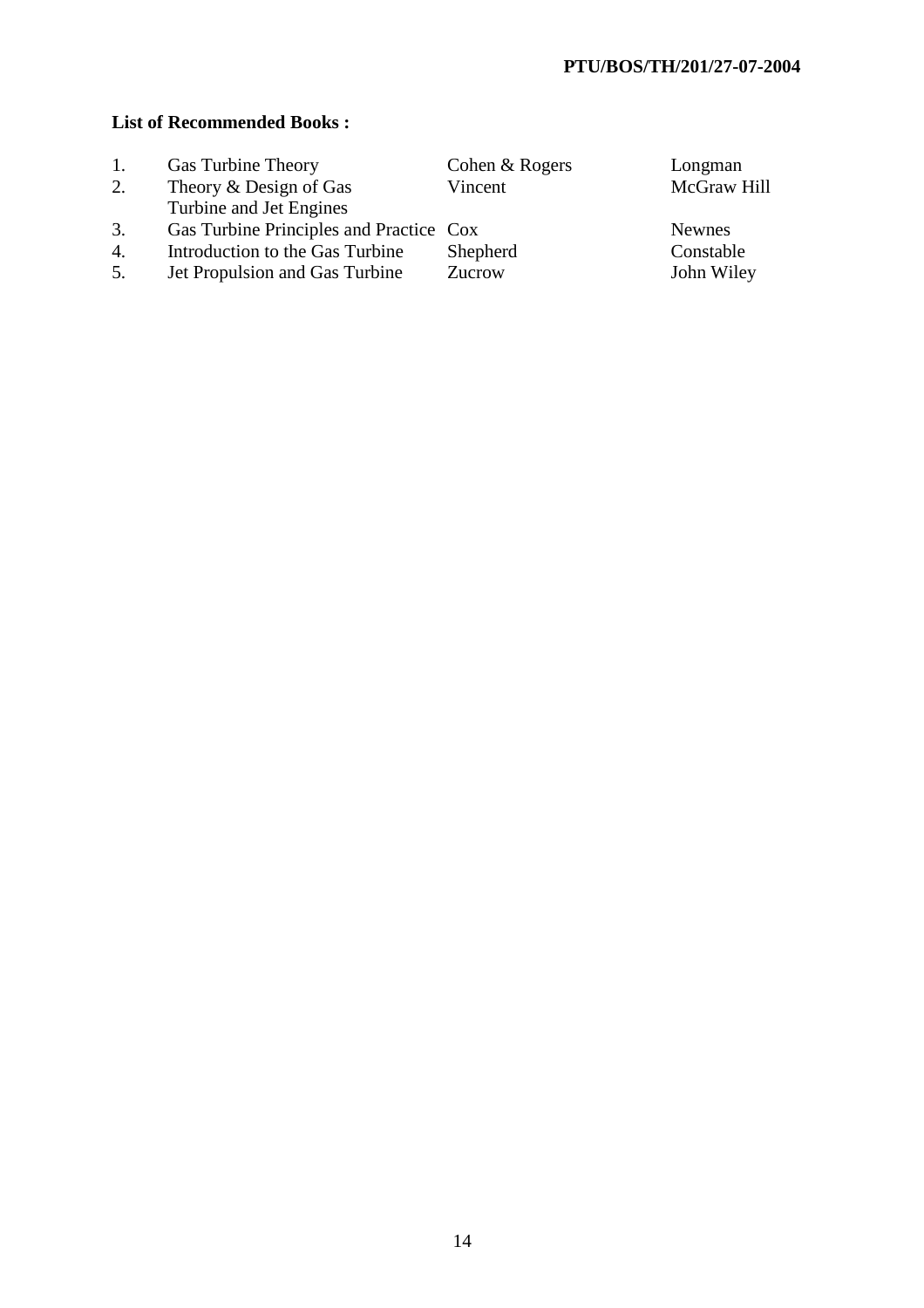#### **PTU/BOS/TH/201/27-07-2004**

| Course No. & Title   | $\ddot{\cdot}$ | <b>REFRIGERATION</b><br>TH-509<br><b>CONDITIONING SYSTEM DESIGN</b> |  | <b>AND</b> | AIR. |
|----------------------|----------------|---------------------------------------------------------------------|--|------------|------|
| <b>Semester</b>      | $\ddot{\cdot}$ | Spring                                                              |  |            |      |
| <b>Contact Hours</b> |                | $\mathbf{L}$ T<br>$\Delta$                                          |  |            |      |

#### **Objective of the Course :**

 To introduce the students the basic design principles of refrigeration and Air conditioning equipment and component such as evaporators, condensers, capillary tubes, expansion valves, etc.

#### **Syllabus**

#### **Load Calculations :**

Solar heat gains through structures; review of refrigeration and air conditioning load calculations.

#### **Refrigeration System :**

Vapour compression; multiple evaporator and compound compression system with and without inter cooling; dual compressors; cascade systems; Vapour absorption systemanalysis.

Solid carbon dioxide; principle of production; three stage system with water and flash inter-cooler; pressure snow chambers; regenerative liquid; binary system.

Performance characteristics and capacity control of reciprocating, rotary and centrifugal compressors; screw compressors; hermetically sealed units; analysis of centrifugal compressors.

Water – cooled and air-cooled condensers; overall heat transfer coefficients; fouling factor; performance characteristics and design; performance and heat transfer processes in evaporative condenser.

Flooded and dry expansion type evaporators, liquid chiller, overall performance of evaporators.

Capillary tubes; system design factors; pressure and temperature distribution; ASHRAE simplified calculation procedure.

Expansion valves; operation and performance calculation of thermostatic expansion valve; application of constant pressure expansion valve.

#### **Pressure Drop and Heat Transfer :**

 Two phase flow; flow regimes; maps; pressure drop in evaporator and condensers; Martinelli relation

#### **Applications and System Design :**

Ice manufacture; Design of refrigerated cars and ware houses.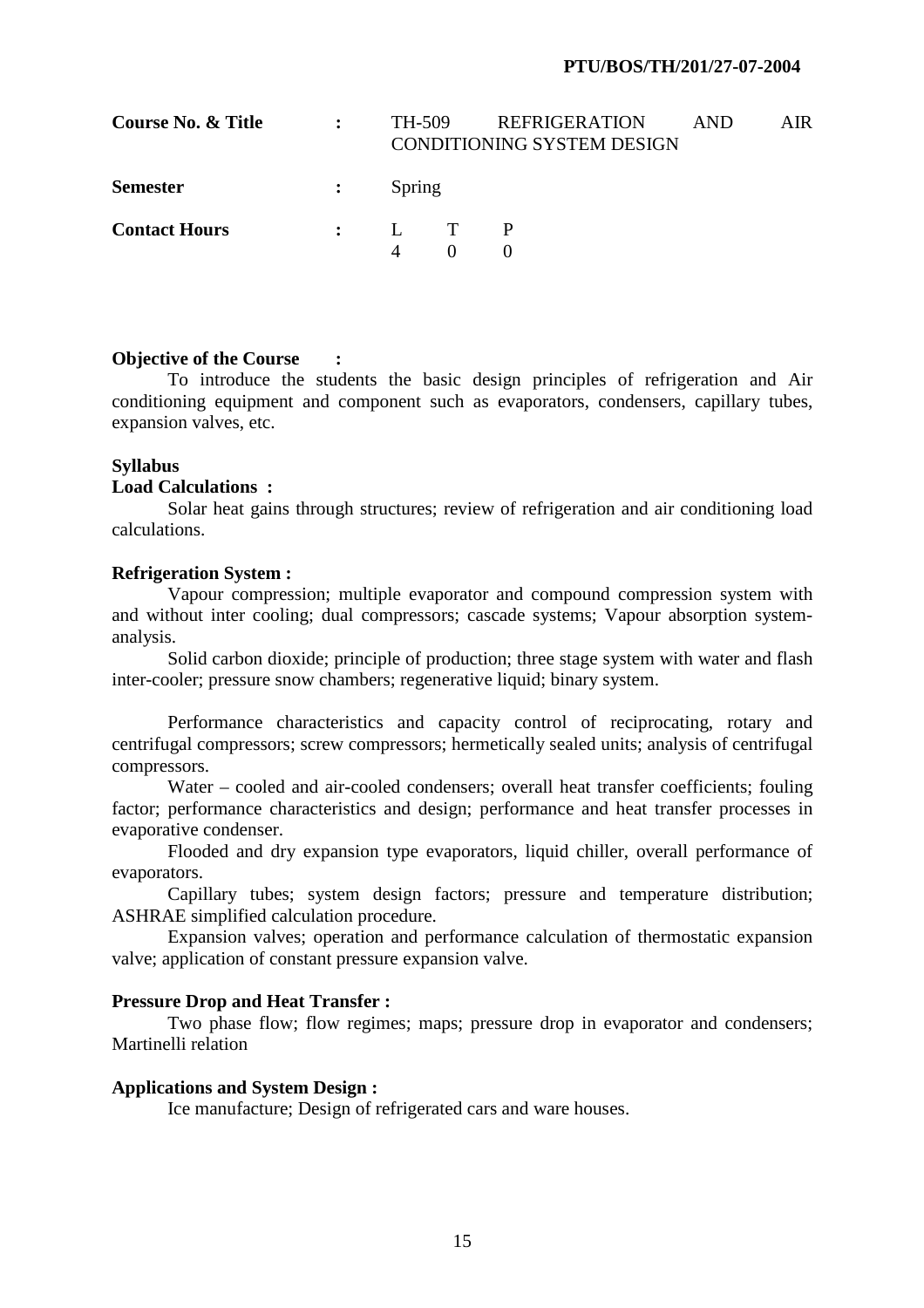# **List of Recommended Books :**

- 1. Refrigeration and Air-conditioning<br>2. Air conditioning Design Handbook
- 2. Air conditioning Design Handbook<br>3. ASHRAE Handbooks
- ASHRAE Handbooks
- 4. Environmental Engg. Analysis & Practice
- Data for India

| 1. | Refrigeration and Air-conditioning | Stoecker       | McGraw Hill     |
|----|------------------------------------|----------------|-----------------|
| 2. | Air conditioning Design Handbook   | Carrier Corpn. | McGraw Hill     |
| 3. | <b>ASHRAE Handbooks</b>            |                | <b>ASHRAE</b>   |
| 4. | Environmental Engg.                | Jennings       | International   |
|    | Analysis & Practice                |                |                 |
| 5. | Climatological and Solar           | <b>CBRI</b>    | Sarita Prakashn |
|    | Data for India                     |                |                 |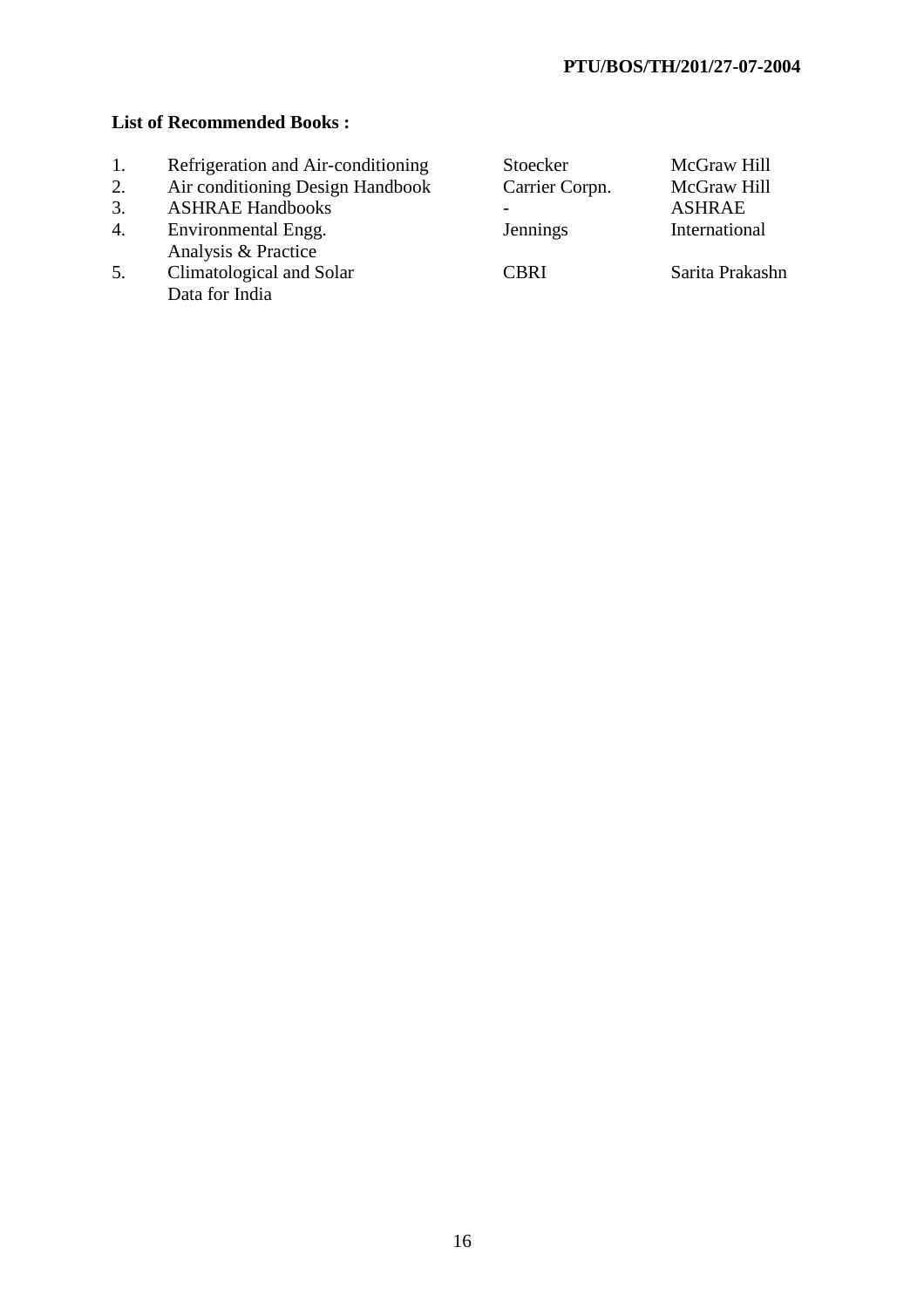| Course No. & Title : |  |                  | TH-510 COMPUTATIONAL FLUID DYNAMICS<br>AND HEAT TRANSFER (MAJOR ELECTIVE) |  |
|----------------------|--|------------------|---------------------------------------------------------------------------|--|
| <b>Contact Hours</b> |  | : L T P<br>4 0 0 |                                                                           |  |

### **Objective of the Course :**

 It is intended to provide the basic tools needed for numerically solving fluid flow and heat transfer processes using computer.

#### **Syllabus**

 Introduction; Conservation equations, mass, momentum and energy equations; convective forms of the equations and general description.

 Clarification into various types of equation, parabolic, elliptic, boundary and initial conditions; over view of numerical methods.

Finite difference methods; different means for formulating finite difference equations, Taylor series expansion, integration over element, local function method; finite volume methods; central, upwind and hybrid formulations and comparison for convection-diffusion problem; treatment of boundary conditions; boundary layer treatment; variable property; interface and free surface treatment, accuracy of f.d. method.

Solution of finite difference equations; fast. Fourier transform, applications.

Numberical grid generation; basic ideas; transformation and mapping.

 Finite element methods; Rayleigh- Ritz, Galerkin and Least square methods; interpolation functions; one and two dimensional elements; applications.

# **List of Recommended Books :**

| 6.  | <b>Computational Fluid Mechanics</b> | D.A. Anderson        | Hemisphere, N.Y.           |
|-----|--------------------------------------|----------------------|----------------------------|
|     | and Heat Transfer                    | J. C. Tannehvi and   |                            |
|     |                                      | R. H. Pletcher       |                            |
| 7.  | <b>Computational Fluid Dynamics</b>  | P.J. Roache          | <b>Hermosan New Mexico</b> |
| 8.  | <b>Fundamentals of Heat and Mass</b> | F. P. Incropera $\&$ | Wiley, N.Y.                |
|     | Transfer                             | D. P. Dewitt         |                            |
| 9.  | Numerical Heat Transfer and          | S.V. Patankar        | Hemisphere,                |
|     | <b>Fluid Flow</b>                    |                      | Washington D.C.            |
| 10. | The Finite Element Method            | O.C. Zienkiewicz     | Mc Graw Hill               |
|     | In Engineering Science               |                      |                            |
| 11. | <b>Numerical Heat Transfer</b>       | J. M. Shih           | Hemisphere,                |
|     |                                      |                      | Washington D.C.            |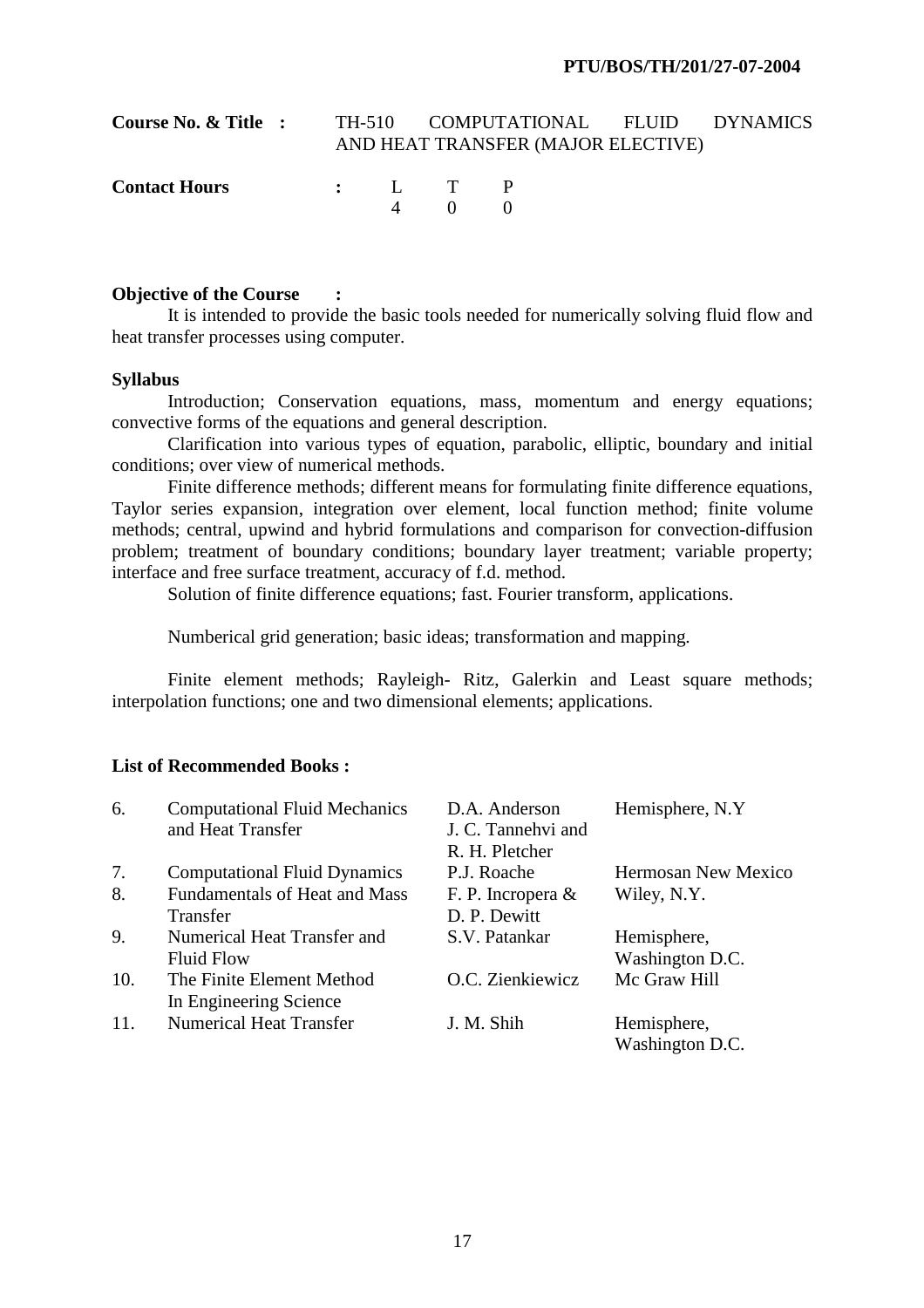| Course No. & Title   | TH-511 THERMAL POWER PLANT<br>(MAJOR ELECTIVE) |     |  |
|----------------------|------------------------------------------------|-----|--|
| <b>Contact hours</b> | $\cdot$ . I. T.                                | - 0 |  |

Aims to give knowledge of Advance Power Plant Engg.

#### **Syllabus A Review**

 Rankine cycle with reheat & regeneration; binary vapor cycle, gas power cycle and flow through nozzles.

## **Introduction**

 Resources & development of power in India, hydro, thermal and nuclear energy; present power position & future planning of policies in India.

# **Thermal power plant**

Introduction, Fossils fuels  $\&$  its resources, Fuel properties  $\&$  storage, classification of coal, use of high ash coal, lignite coal, drying, storage and handling of liquid fuels, types of petroleum fuels, producer gas, fuel firing, furnace construction, grates, pulverizers, oil & gas burners & fluidized bed combustion system. Ash handling and glue gas analysis. High pressure boiler, super critical boilers. Steam plant accessories – economizers, air pre heaters, super heaters, soot blowers, condensers, cooling towers, effect of component characteristics on the plant performance and variable load problem.

#### **Gas turbine plants**

 Introduction, classifications & different types of gas turbine plants. Analysis of closed cycle and open cycle constant pressure gas turbine plants. Methods to improve the thermal efficiency of a simple open cycle constant pressure gas turbine plant; Auxiliaries & controls. Environmental impact of gas turbine power plants.

# **Hydro electric power plant**

 Classification of hydro units, Design construction & operation of different components of hydro electric power stations.

# **Nuclear power plants**

 Basic principles of nuclear energy, classification & main parts of nuclear reactors, different types of reactors i.e. PWR, BWR, heavy water reactors, gas cooled reactor, liquid metal cooled reactors; organic moderated cooled reactors, breeder reactors plant operation, safety features & radioactive waste disposal.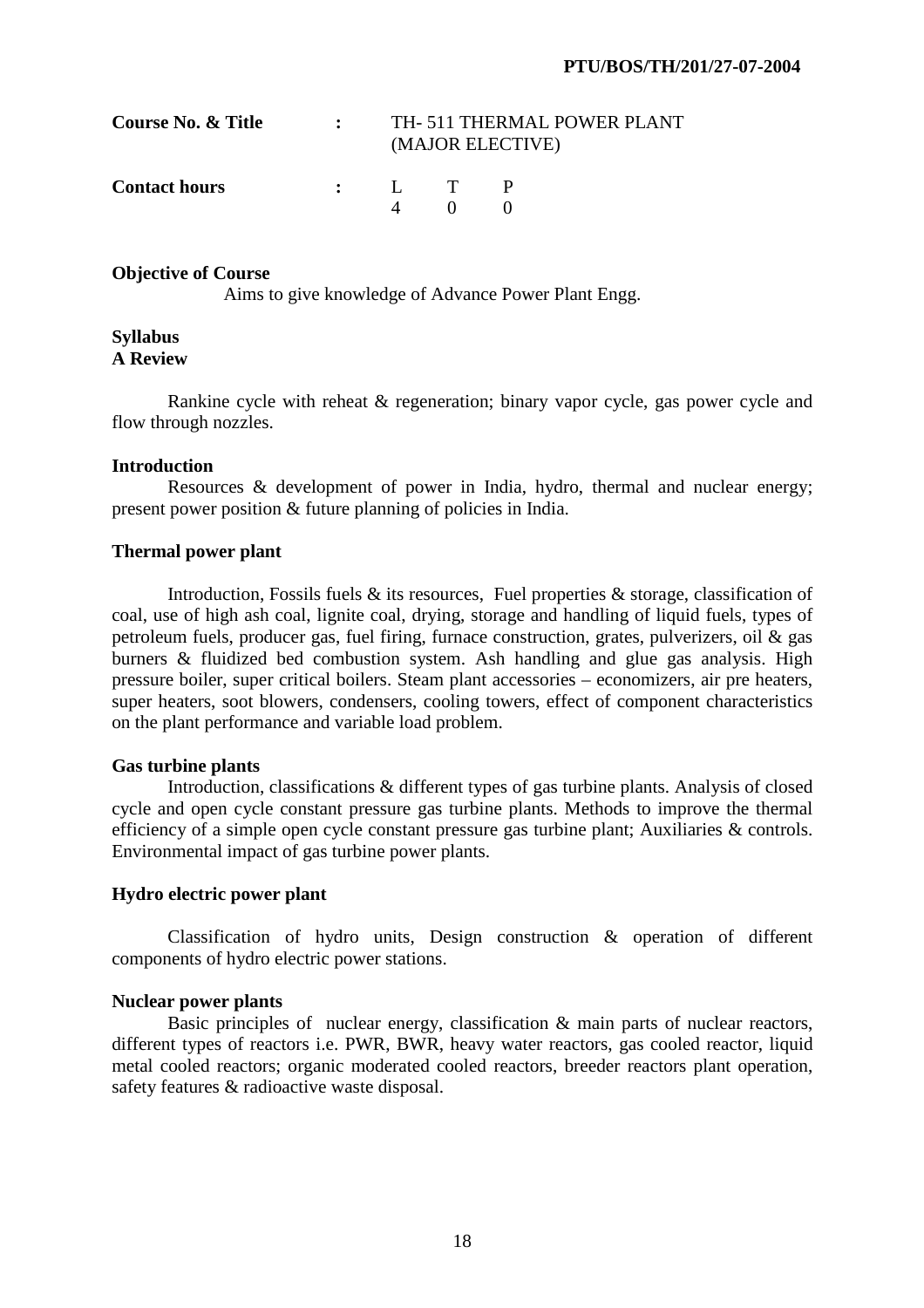## **Non conventional power generation**

 Introduction, geo thermal power, tidal, solar & wind power plants and direct energy conversion systems.

# **Economic analysis of power plants and tariffs**

 Instrumentation & controls in thermal power plants; energy conservation & Management.

### **Environment aspect of power generation**

 Pollutants from fossils fuels and health hazards, control of emissions and particulate matter, desulfeorization, coal gassfication & introduction to green house effect.

# **List of recommended books**

- 1. Power plant theory & design Pottor Ronald press<br>
2. Power plant 2. Ronald press<br>
2. Power plant 2. Ronald press<br>
2. Power plant
- 2. Power plant Zerban & Nye
- 3. Nuclear power plants Loffness Divan Hostrand
- 4. Nuclear power plant system Lish Industrial press & fequipment
- 5. A course in power plant Arora & Dhanpatrai, Engineering Dom kund war New Delhi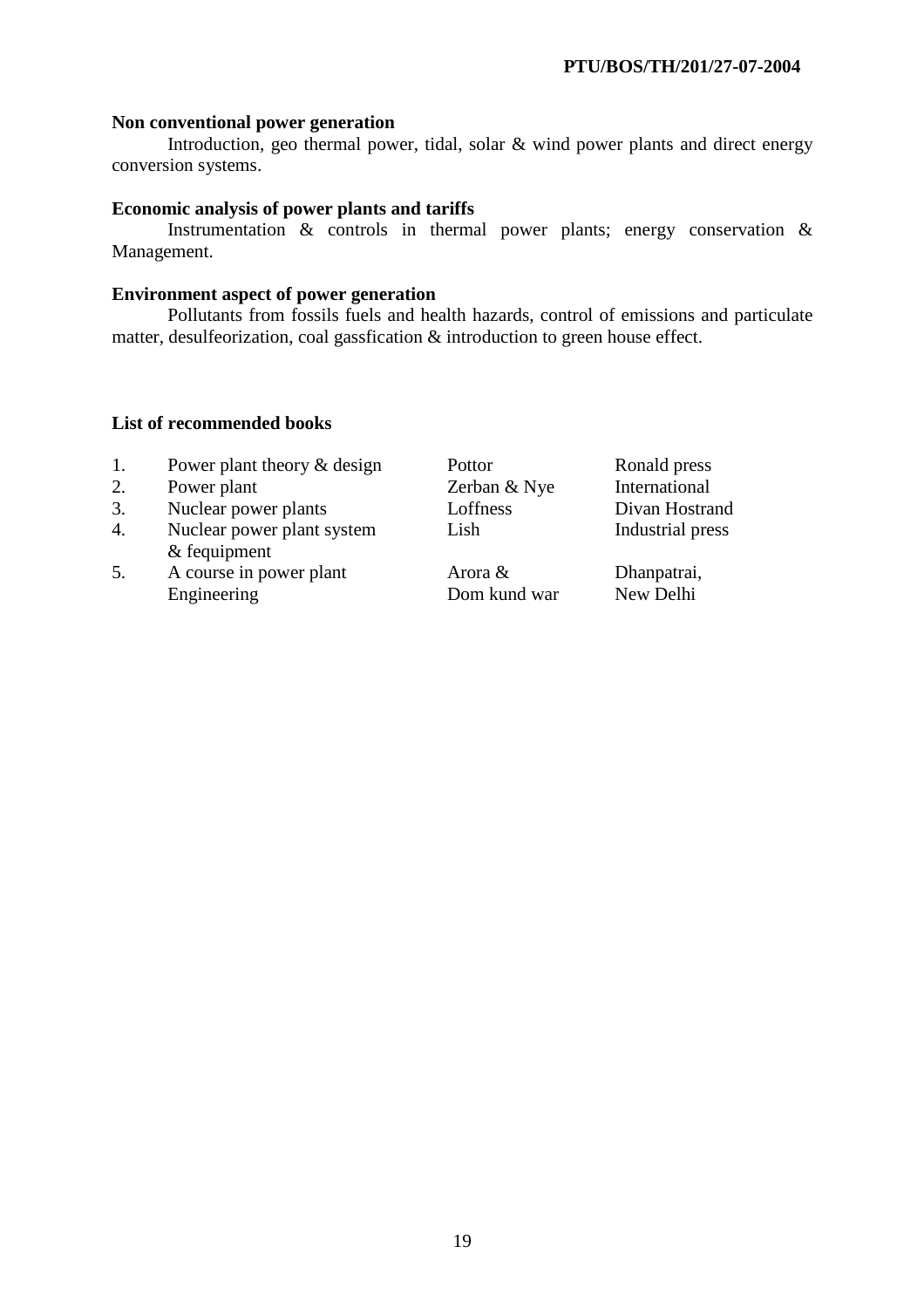| <b>Course No. &amp; Title</b> | $\mathbf{r}$ |                   | ELECTIVE)        | TH- 512 HYDRODYNAMIC MACHINES (MAJOR |  |
|-------------------------------|--------------|-------------------|------------------|--------------------------------------|--|
| <b>Contact Hours</b>          |              | $\mathbf{\Delta}$ | $\vdots$ $L$ T P |                                      |  |

 To expose students to various strategic issues related to hydrodyanamic machines such as turbines, pumps etc. Being a Post graduate Course the design of these has been included.

# **Syllabus**

# **Introduction**

 Basic fluid mechanics of turbomachiery; Eulers equation for energy conversion through rotor ; one-dimensional theory and its limitations; two – dimensional theory of flow through axial and radial – flow machines.

# **Hydrodynamic Machines**

Classification of turbines and various forms of turbine runners.

 Impulse turbines; general theory of impulse machines; performance characteristics; design of runner; bucket shape and size; design of nozzles; regulation mechanisms; penstock design.

 Reaction turbines; general theory of reaction machines; performance characteristics; types; Francis and Kaplan turbines; runner design; blade design; design of the spiral casing; guide vanes and draft tube design; theory of cavitation flows in hydrodynamic runners.

 Hydrodynamic pumps; classification of pumps and various forms of pump impellers; general theory of centrifugal pumps; performance characteristics; design of casings and diffusers; cavitation effects in impellers.

# **Hydrodynamic Transmissions**

 General features; primary and secondary units of the systems; fluid couplings and torque converters; general theory; performance characteristics; basic design considerations;

# **List of Recommended Books**

| 1. | Fluid Mechanics of Turbomachinery, Vol. I | Wislicenus | Dover               |
|----|-------------------------------------------|------------|---------------------|
| 2. | Principles of Turbomachinery              | Shepherd   | Macmillan           |
| 3. | <b>Hydraulic Turbines</b>                 | Nechleba   | Artia (Prague)      |
| 4. | Centrifugal $& Axial Flow pumps$          | Stepanoff  | John Wiley          |
| 5. | Theory & Design of Automatic Transmission | Weston     | <b>Butterworths</b> |
|    | Components                                |            |                     |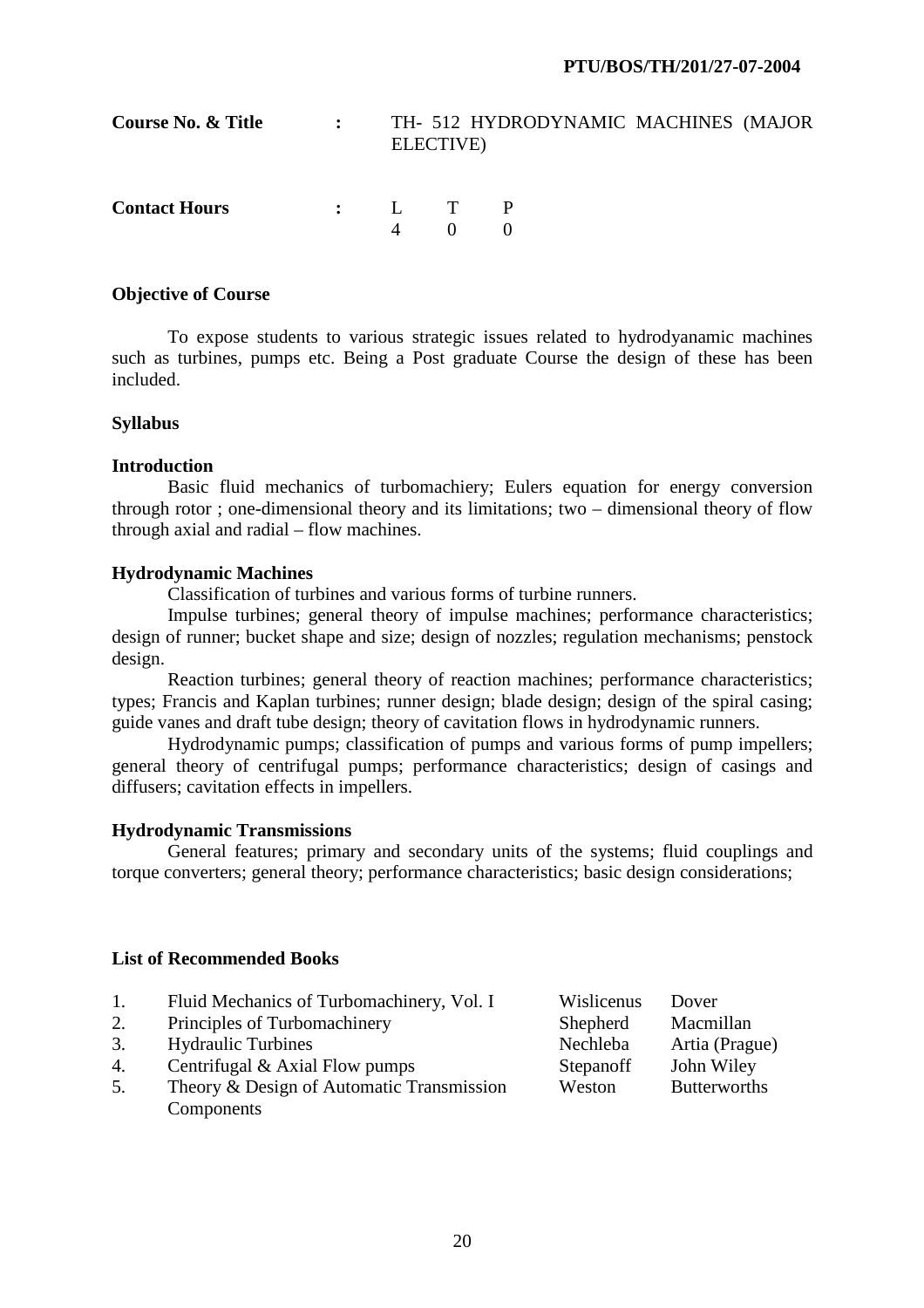| Course No. & Title :  | TH-513 RENEWABLE ENERGY SYSTEMS<br>(MAJOR ELECTIVE) |          |  |
|-----------------------|-----------------------------------------------------|----------|--|
| Contact Hours : L T P |                                                     | $\sim 0$ |  |

 Technological development depends primarily on Energy. The depletion of the conventional energy sources and the environmental problems associated with them, necessitate mankind to look for renewable energy systems. This course will expose the students and society to the renewable energy systems and thus will help in sustaining the development of the society.

## **Syllabus**

## **General**

 Energy and development; energy demand and availability; energy crisis; conventional and non-conventional, renewable and non-renewable energy resources; environmental impact of conventional energy usage; basic concepts of heat and fluid flow useful for energy systems.

#### **Solar Energy Systems**

 Solar radiations data; solar energy collection, storage and utilization; solar water heating; air heating; power generation; refrigeration and air conditioning; solar energy system economics.

#### **Micro and Small Hydro Energy Systems**

 Resource assessment of micro and small hydro power; micro, mini and small hydro power systems; economics; pump as turbine; special engines for low heads; velocity head turbines.

# **Biomass Energy Systems**

 Availability of biomass- agro, forest, animal, municipal and other residues; bioconversion technologies; cooking fuels, biogas, producer gas, power alcohol from biomass; power generation. ; internal engine modifications and performance; system economics.

# **Wind Energy Systems**

 Wind data; horizontal and vertical axis wind mills; wind farms; performance and economics of wind energy.

# **Integrated Energy Systems**

 Concept of integration of conventional and non-conventional energy resources and systems; integrated energy system design and economics.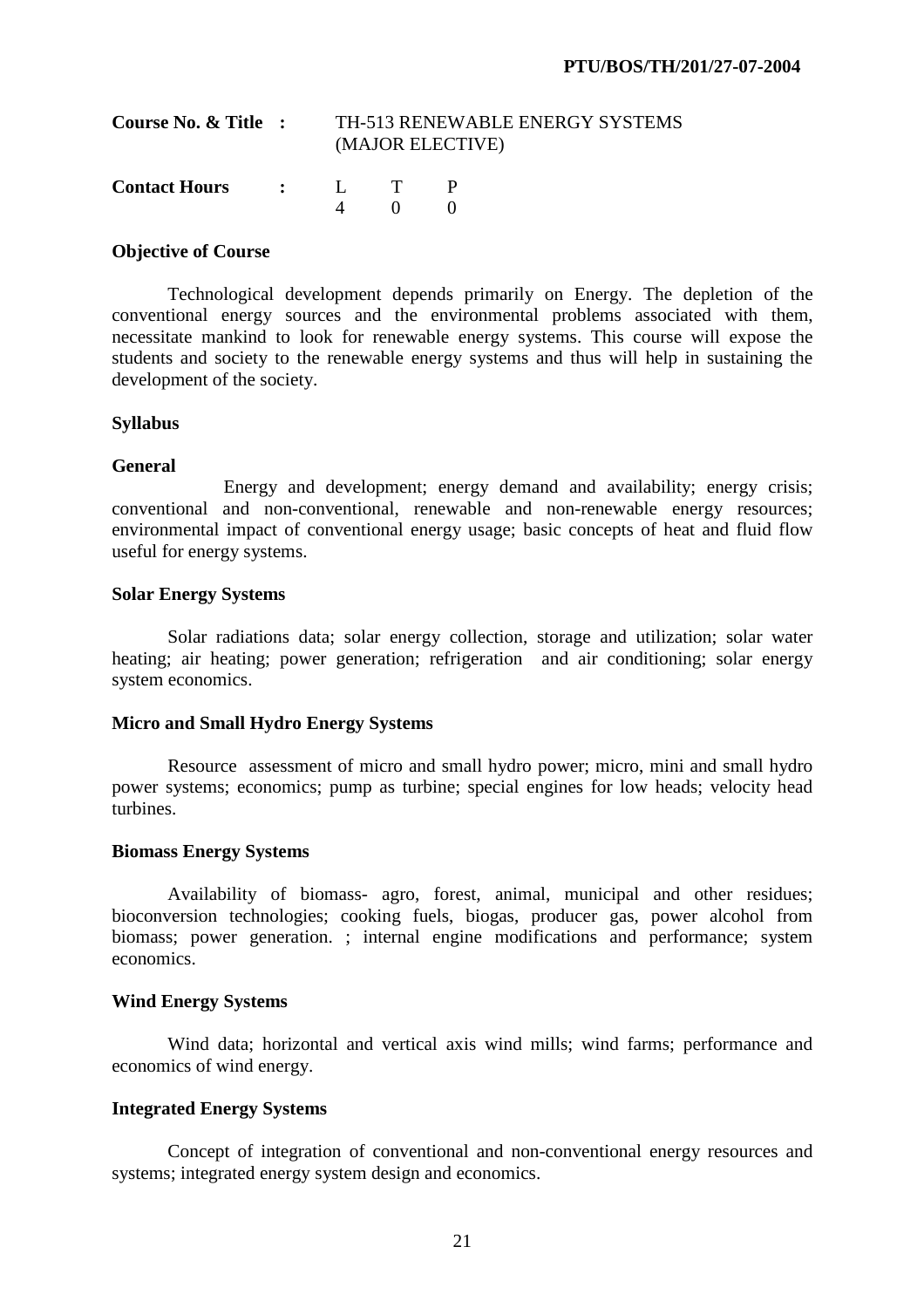# **List of Recommended Books**

- 1. Solar Engineering of Thermal Processes Duffie & Beckman John Wiley
- 2. Energy, the Biomass Option Bungay John Wiley
- 
- 
- 
- 6. Solar Energy S.P. Sukhatme

3. Introduction to Wind Energy Technology Lysen Georgia Inst.<br>4. Energy Technology Lysen Doolittle Matrix Pub. 4. Energy & Environment<br>
5. Energy & Environment<br>
Fowler McGraw Hill 5. Energy & Environment Fowler McGraw Hill<br>
6. Solar Energy  $S.P.$  Sukhatme Tata McGraw

Hill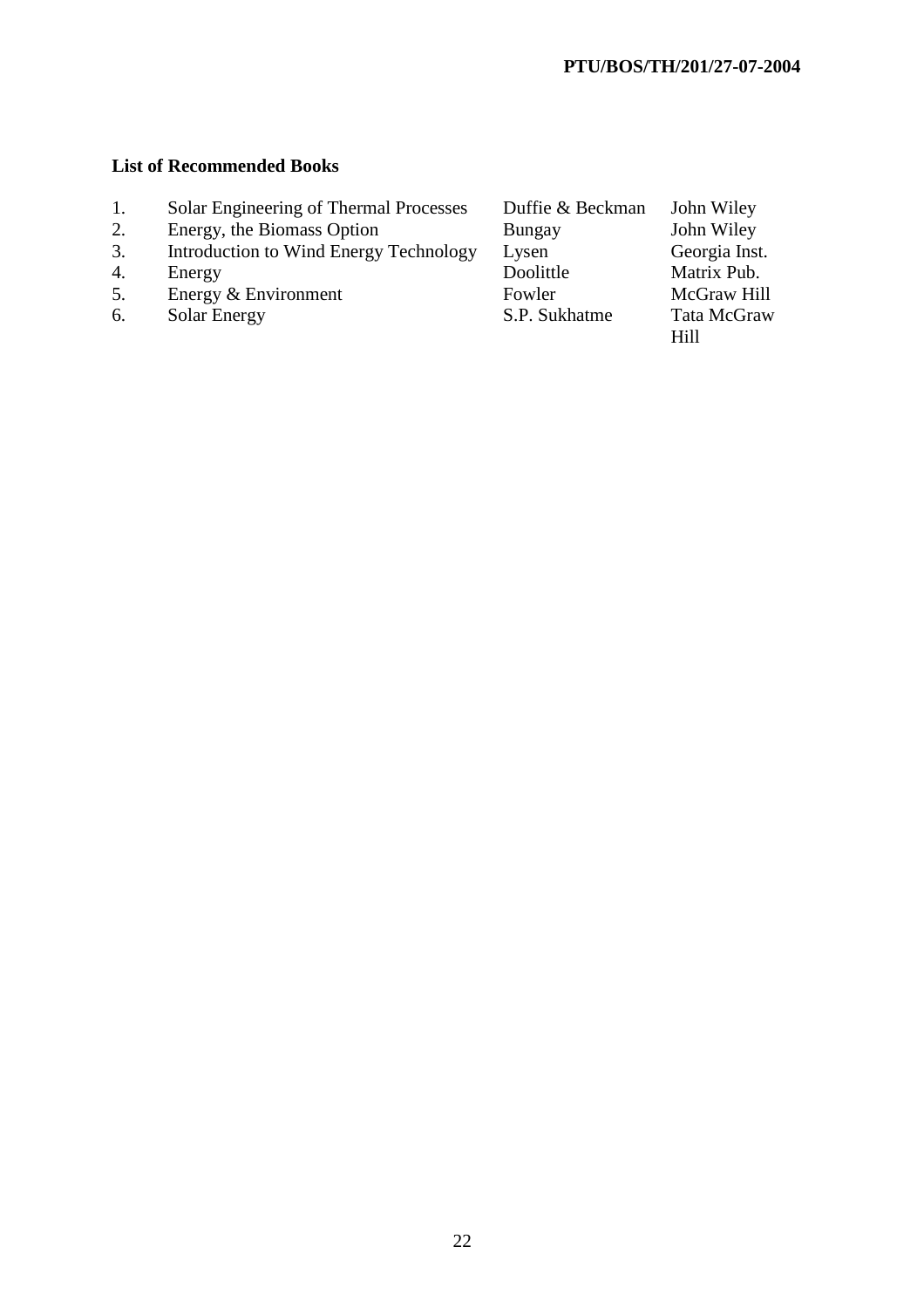| <b>Course No and Title</b> | : TH-514 AIR- CONDITIONING AND VENTILATION<br>(MAJOR ELECTIVE) |  |  |  |  |
|----------------------------|----------------------------------------------------------------|--|--|--|--|
| <b>Contact Hours</b>       | $\cdot$ I T P                                                  |  |  |  |  |

 To introduce the students the basic physiological principles, comfort charts, air conditioning systems and the design of piping and ducts.

#### **Syllabus**

#### **Psychrol**

 Goff and gratach method of calculation of moist air properties; mass transfer and evaporation of water into moist air; theory of psychrometer; correlation of w.b.t. with temperature of adiabatic saturation; Lewis number; construction of h.w. psychrometric chart.

# **Psysiological Principles**

 Comfort; thermal interchanges with environment; physiological body regulatory processes against heat or cold; high and low temperature harards; extreme environmental conditions; heat stress index; ASHRAE comfort standards.

#### **Simultaneous Heat and Mass Transfer**

 Direct contact transfer equipment; simple air washer and indirect evaporative cooling contact mixture principle; enthalpy potential; basic equation for direct contact transfer equipment; graphical and analytical methods for heat and mass transfer analysis of airwahsers with heated and chilled water sprays; cooling towers.

# **Extended Surface Heat Transfer Apparatus**

 Cooling and Dehumidifying coils, Design of finned surfaces, Adsorption cooling systems.

#### **Ventilation**

 Necessity; ventilation standards; natural and mechanical ventilation; forces for natural ventilation; general ventilation rules; advantages of mechanical ventilation; various methods; ejector systems; determining ventilation requirement; use of decay equation.

#### **Air Cleaning**

 Physical and chemical vitiation of air; permissible concentration of air contaminants; mechanical and electronic air cleaners; dry and wet filters; air sterlization; odour control.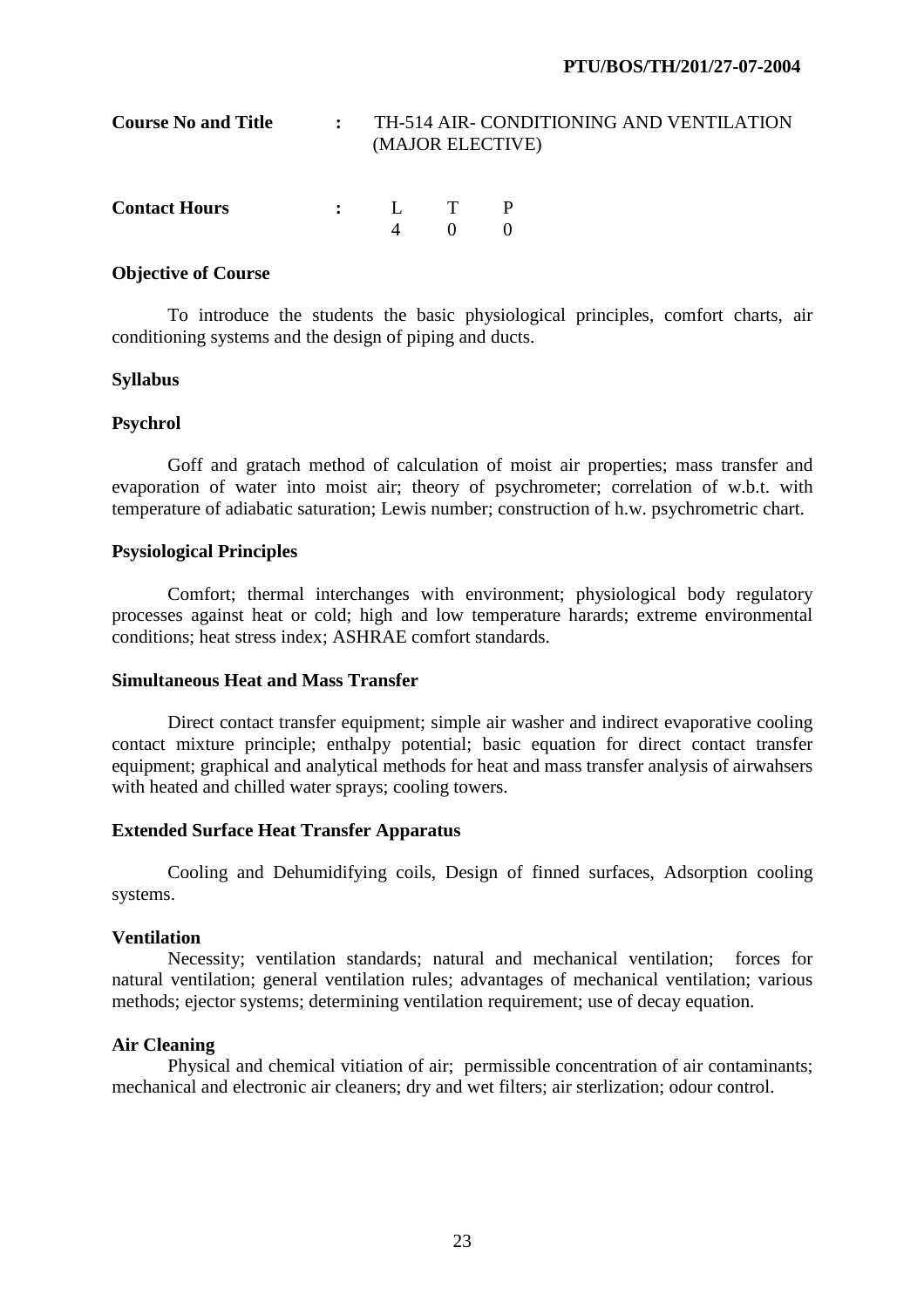# **Steam Heating Systems**

 Elements of steam, water and warm-air heating systems; radiators and convectors. Design of an year-round air conditioning system.

# Piping and Ducts

 Pressure drops in piping and fittings; design of water and refrigerant piping; Air conditioning duct design methods.

# **List of Recommended Books**

| 1. Thermal Environmental      | Threlkeld      | Prentice Hall        |
|-------------------------------|----------------|----------------------|
| Engineering                   |                |                      |
| 2. ASHRAE Handbook            |                | <b>ASHRAE</b>        |
| (Fundamentals)                |                |                      |
| 3. Refrigeration              | Stoecker       | Mc Graw Hill         |
| and Air-conditioning          | & Jones        |                      |
| 4. Air-conditioning Engg      | Jones          | Arnold               |
| 5. Fundamentals of Industrial | <b>Baturin</b> | Pergamon Ventilation |
| 6. Refrigeration $&$          | Arora          | Tata-McGraw Hill     |
| Air conditioning              |                |                      |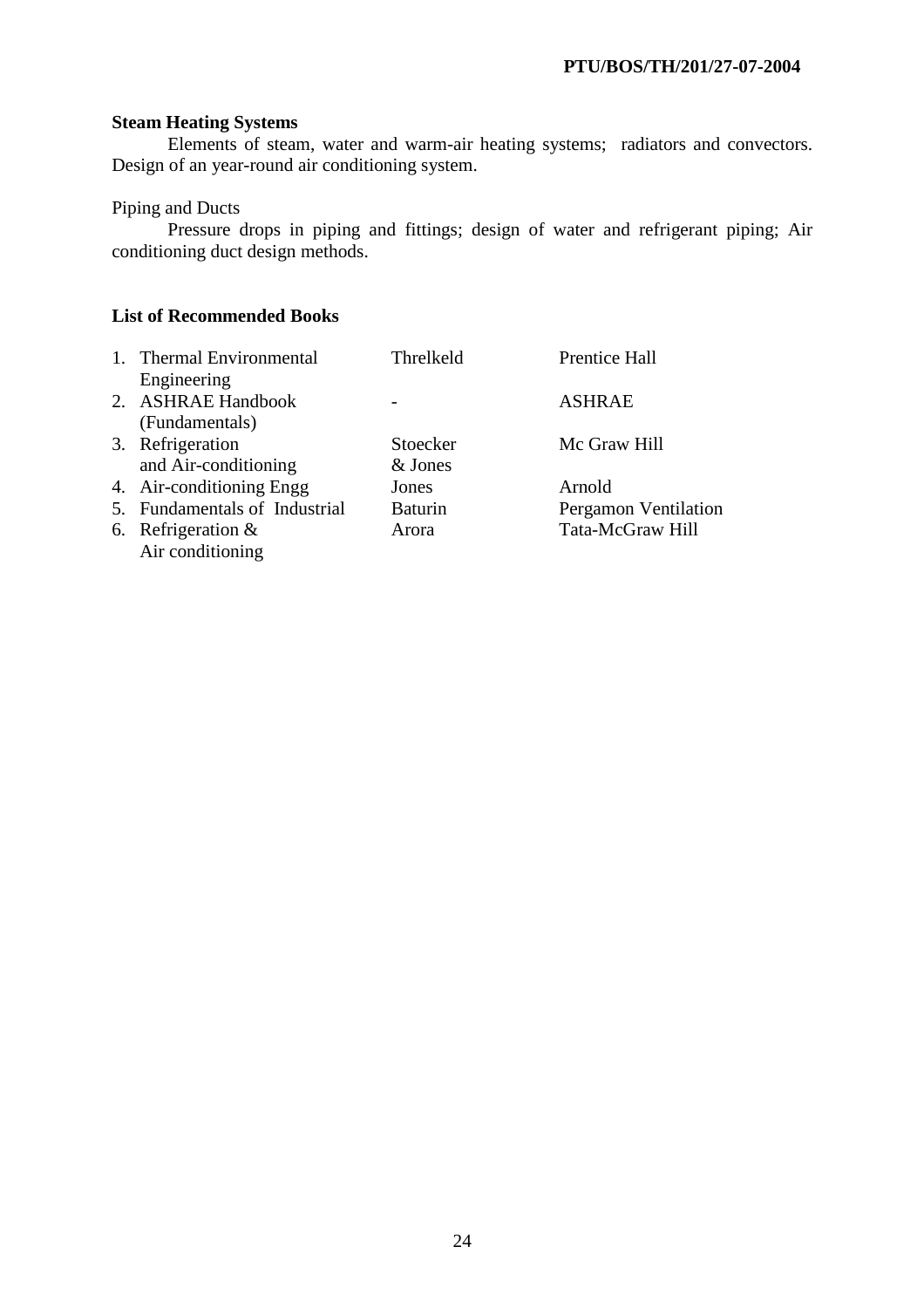| Course No. & Title   | $\mathbf{L}$ |                   | TH-515 I.C. ENGINES (MAJOR ELECTIVE) |
|----------------------|--------------|-------------------|--------------------------------------|
| <b>Contact Hours</b> |              | $\Delta \qquad 0$ |                                      |

 The course is advanced level course of IC Engines and deals with the analysis of engine processes.

## **Syllabus**

#### **Introduction**

Introduction and historical perspective.

# **Thermodynamic analysis of IC Engines Cycle**

 Properties of working fluid, thermodynamic charts, unburned mixture charts, burned mixture, fuel air cycle analysis, real cycles, availability analysis of engine processes.

# **Gas Exchange Processes**

 Inlet and exhaust processes in the four stroke cycle, volumetric efficiency, quasistatic and dynamic effects, flow through valves. Scavenging in the two-stroke cycle engines, scavenging parameters and models, actual scavenging processes, flow through ports. Supercharging and turbocharging, basic relationships, compressors, turbines characteristics, matching of compressor, turbines and engine characteristics.

#### **Combustion in SI Engines**

 Essential features of the process, thermodynamic analysis of SI engine combustion, combustion process characterization, cyclic variations in combustion.

# **Combustion in Compression – Ignition Engines**

 Essential features of process, types of diesel combustion systems, phenomenological model of compression – ignition engine combustion. Fuel spray behaviour, spray structure, atomization, spray penetration droplet size distribution, spray evaporation, ignition delay.

# **Pollutant formation and Control**

Nature and extant of problem, Nitrogen oxides. Kinetics of NO formation,  $NO<sub>x</sub>$ formation in spark-ignition engines,  $NO<sub>x</sub>$  formation in CI engines. Carbon monoxide, unburned hydrocarbon emissions. Particulate emissions exhaust gas treatment, catalytic converters, three way catalysts, particulate traps.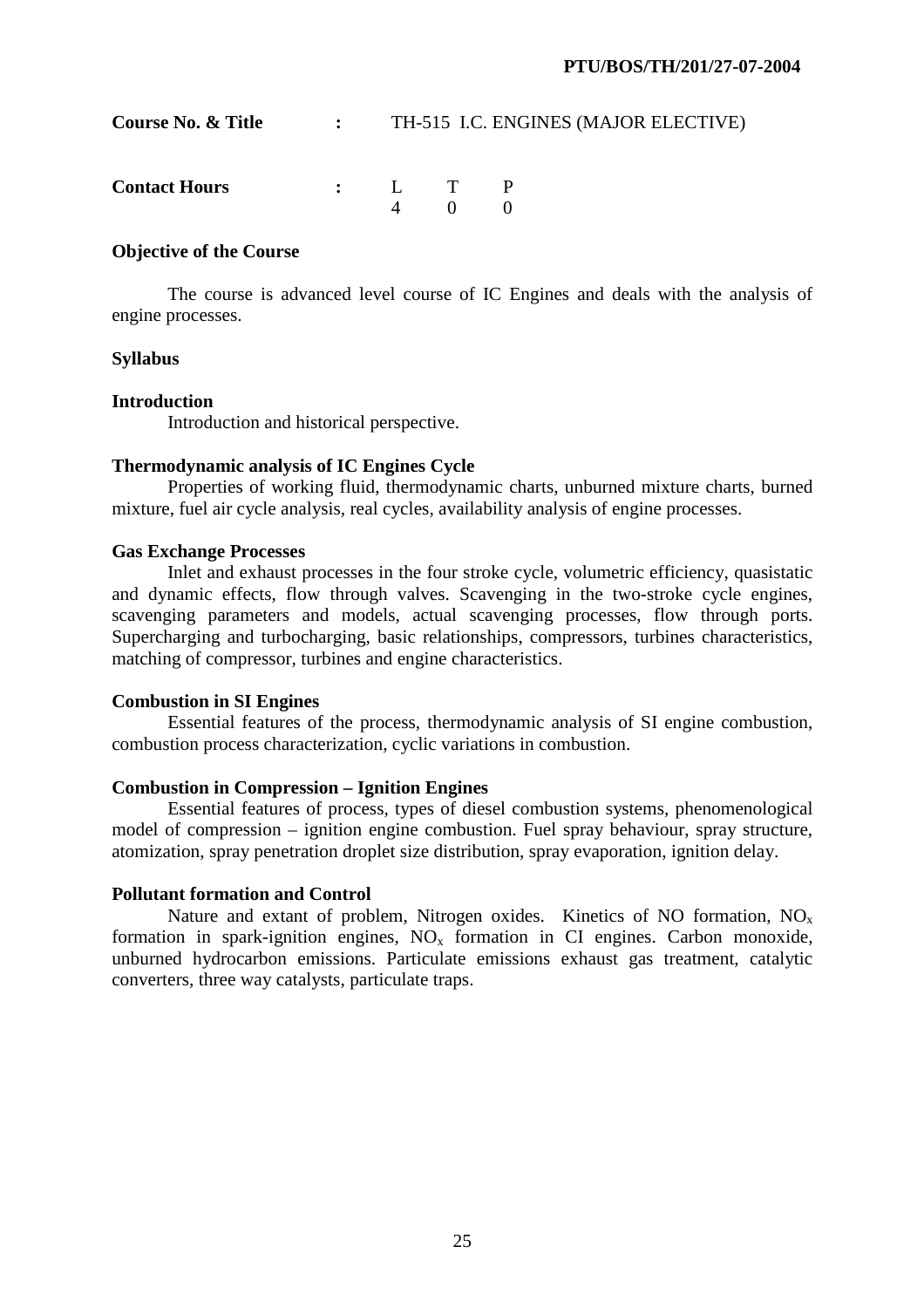# **List of Recommended Books**

- 1. Internal Combustion Engine Fundamentals Heywood McGrawHill<br>
2. Internal Combustion Engines Vol. 1 & 2 Taylor John Wiley
- 2. Internal Combustion Engines Vol. 1 & 2 Taylor John Wiley<br>
3. Internal Combustion Engines Ferguson John Wiley
- 
- 3. Internal Combustion Engines<br>
4. Internal Combustion Engines Vol. 1 & 2 Benson & Pergamon 4. Internal Combustion Engines Vol. 1 & 2 Benson &
- 5. Thermodynamic Analysis of Campbell John Wiley Combustion Engines

White house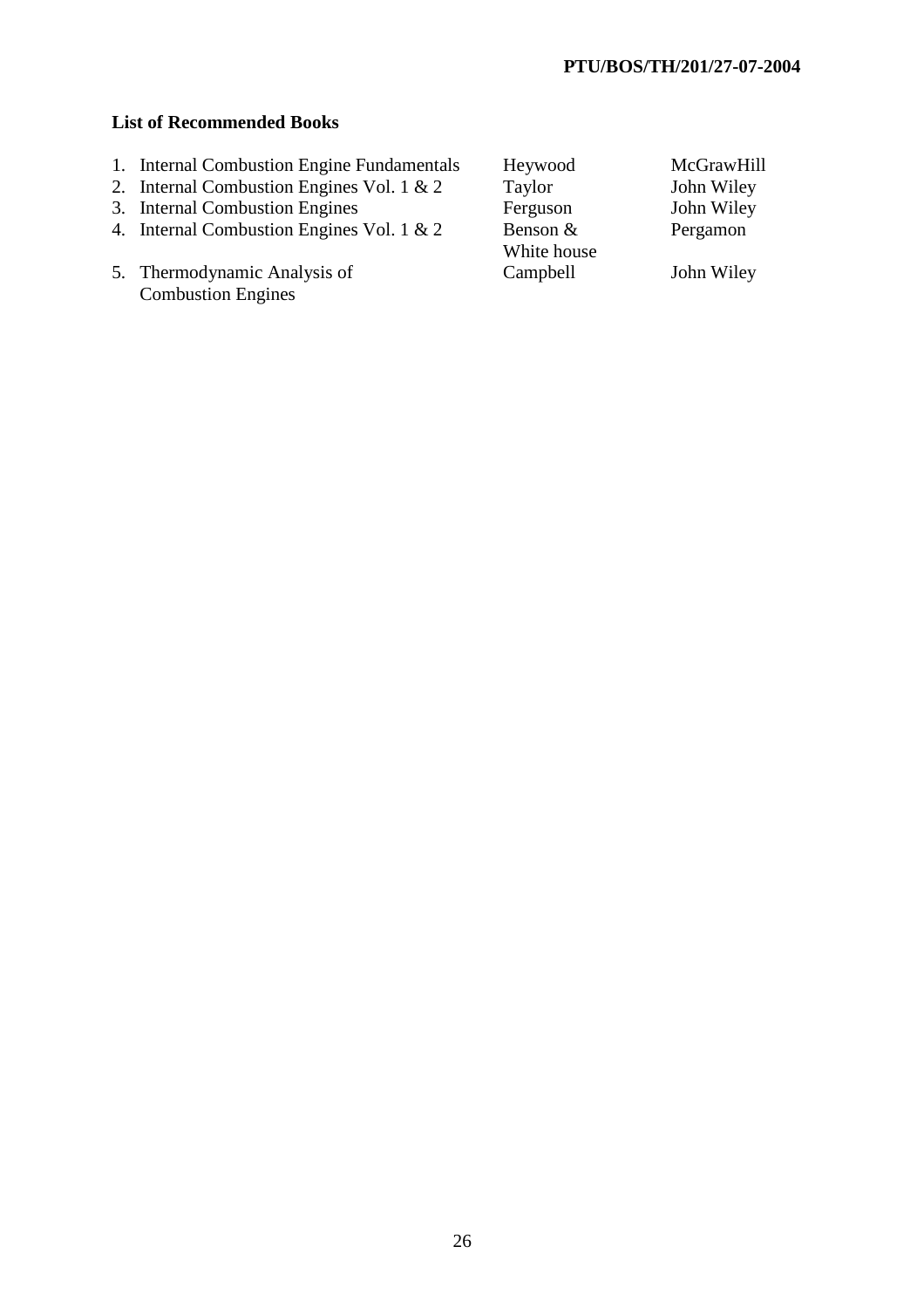| Course No. & Title   | $\mathbf{L}$ , $\mathbf{L}$ | TH-516 COMBUSTION (MAJOR ELECTIVE) |                   |  |  |  |
|----------------------|-----------------------------|------------------------------------|-------------------|--|--|--|
| <b>Contact Hours</b> |                             |                                    | $\Delta \qquad 0$ |  |  |  |

 To expose students to the basic principles involved in the combustion phenomenon and to enhance their understanding of various practical combustion systems and problems.

#### **Syllabus**

# **Introduction**

 Importance of combustion, combustion equipment, hostile fire problems, pollution problems arising from combustion.

#### **Thermodynamics of Combustion**

 Enthaphy of formation, enthalpy of reaction, heating values, first and second law analysis of reacting systems, chemical equilibrium, equilibrium composition, adiabatic and equilibrium flame temperature.

# **Kinetics of Combustion**

 Law of mass action, reaction rate, simple and complex reactions, reaction order and modecularity, Arhenius Law, activation energy, Chain reaction steady state and partial equilibrium approximations. Chain explosion, Explosion limits and oxidation characteristics of hydrogen, carbon monoxide and hydrocarbons.

#### **Flames**

 Premixed Flames structure and propagation of flames in homogeneous gas mixtures; simplified Rankine Hugoniot relations; properties of hugoniot curve; analysis of deflagration and detonation branches, properties of Chapman Jouguet wave. Laminar flame structure; therories of flame propagation and calculation of flame speeds, flame speed measurements.

 Stability limits of laminar flames; flammability limits and quenching distance; burner design. Mechanisms of flame stabilization in laminar and turbulent flows; flame quenching. Diffusion flames; comparison of diffusion with premixed flame. Combustion of gaseous fuel jets Burke and shumann development.

#### **Burning of condensed phase**

 General mass burning considerations, combustion of fuel droplet in a quiescent and convective environment. Introduction to combustion of fuel sprays.

# **Ignition**

Concepts of ignition, chain ignition, thermal spontaneous ignition, forced ignition.